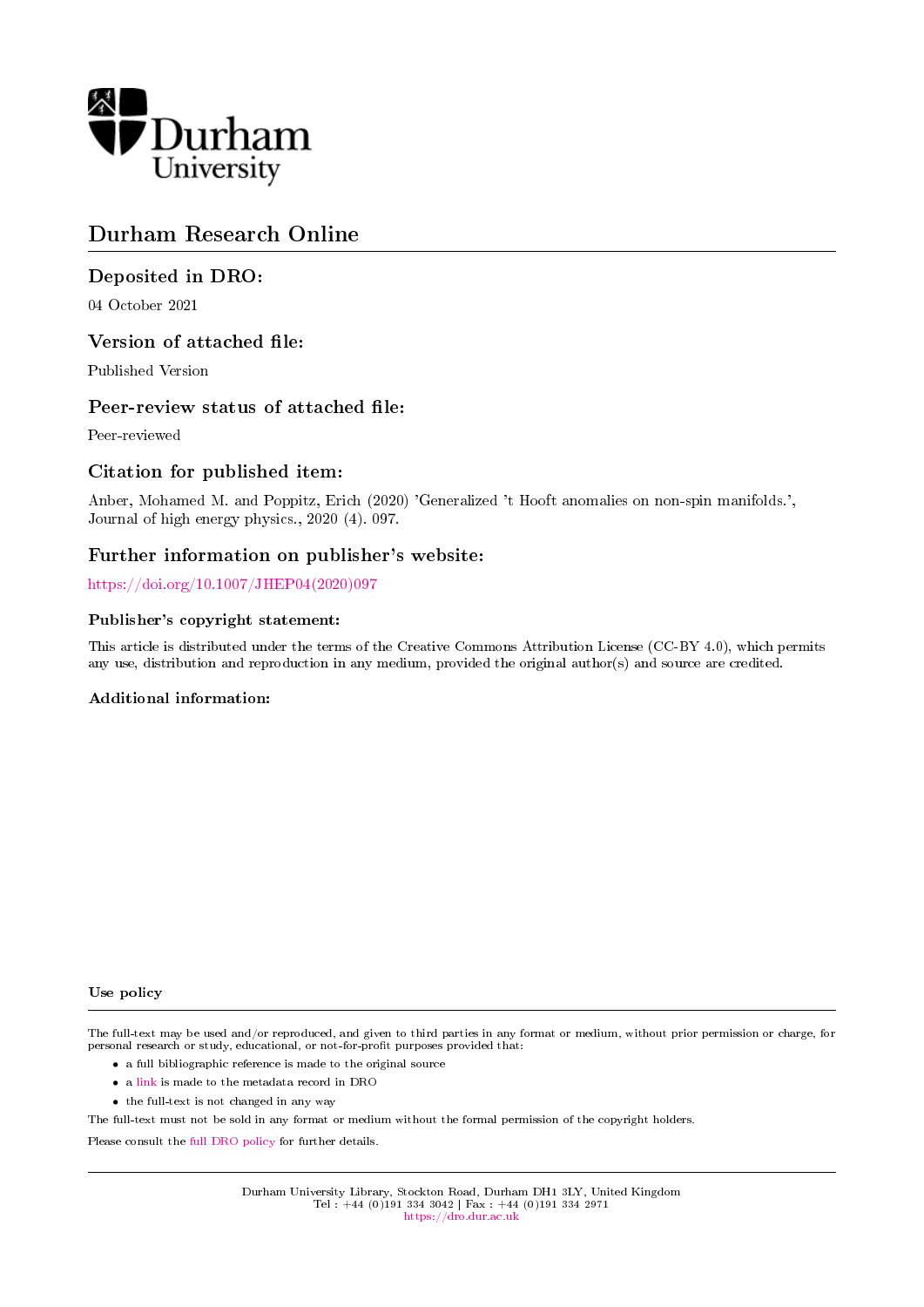PUBLISHED FOR SISSA BY 2 SPRINGER

Received: February 26, 2020 Revised: March 24, 2020 Accepted: March 31, 2020 PUBLISHED: April 16, 2020

# Generalized 't Hooft anomalies on non-spin manifolds

## Mohamed M. Anber<sup>a</sup> and Erich Poppitz<sup>b</sup>

<sup>a</sup>Department of Physics, Lewis and Clark College, Portland, OR 97219, U.S.A.

 $b$ Department of Physics, University of Toronto, Toronto, ON M5S 1A7, Canada

E-mail: [manber@lclark.edu](mailto:manber@lclark.edu), [poppitz@physics.utoronto.ca](mailto:poppitz@physics.utoronto.ca)

Abstract: We study the mixed anomaly between the discrete chiral symmetry and general baryon-color-flavor (BCF) backgrounds in  $SU(N_c)$  gauge theories with  $N_f$  flavors of Dirac fermions in representations  $\mathcal{R}_c$  of N-ality  $n_c$ , formulated on non-spin manifolds. We show how to study these theories on  $\mathbb{CP}^2$  by turning on general BCF fluxes consistent with the fermion transition functions. We consider several examples in detail and argue that matching the anomaly on non-spin manifolds places stronger constraints on the infrared physics, compared to the ones on spin manifolds (e.g.  $\mathbb{T}^4$ ). We also show how to consistently formulate various chiral gauge theories on non-spin manifolds.

Keywords: Anomalies in Field and String Theories, Discrete Symmetries, Global Symmetries

ArXiv ePrint: [2002.02037](https://arxiv.org/abs/2002.02037)



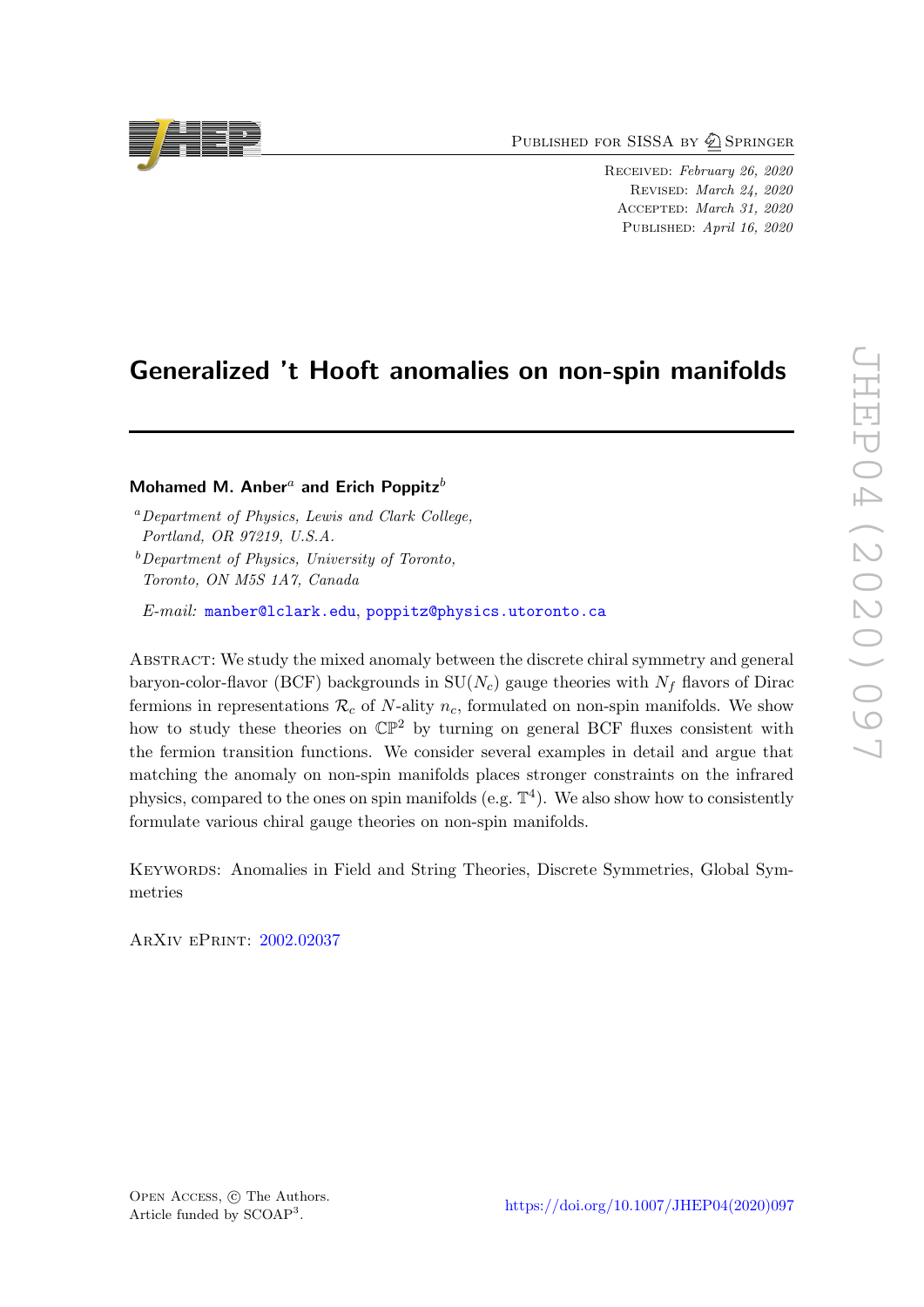### Contents

|          | 1 Introduction                                                                     |       |                                                                           | $\mathbf 1$    |
|----------|------------------------------------------------------------------------------------|-------|---------------------------------------------------------------------------|----------------|
| $\bf{2}$ | Baryon-Color-Flavor (BCF) 't Hooft fluxes on $\mathbb{CP}^2$ for vector-like theo- |       |                                                                           |                |
|          | ries                                                                               |       |                                                                           | $\bf{3}$       |
|          | 2.1                                                                                |       | Vector-like theories                                                      | 3              |
|          | Generalized 't Hooft fluxes on $\mathbb{CP}^2$<br>2.2                              |       |                                                                           | $\overline{4}$ |
|          | 2.3                                                                                |       | Comment on chiral theories and the Standard Model with $\nu_R$            | 6              |
| 3        |                                                                                    |       | Anomalies in the background of BCF fluxes on $\mathbb{CP}^2$              | 7              |
|          | Examples<br>3.1                                                                    |       |                                                                           | 10             |
|          |                                                                                    |       | 3.1.1 $QCD(\text{adj})$                                                   | 10             |
|          |                                                                                    |       | $3.1.2$ SU(6) with a Dirac fermion in the two-index anti-symmetric repre- |                |
|          |                                                                                    |       | sentation                                                                 | 13             |
|          |                                                                                    | 3.1.3 | $SU(4k+2)$ with fermions in the two-index (anti)-symmetric repre-         |                |
|          |                                                                                    |       | sentation                                                                 | 15             |
|          | 3.2 Comments on future studies                                                     |       |                                                                           | 17             |
|          | A Some useful formulae for $\mathbb{CP}^2$                                         |       |                                                                           | 17             |
|          | B Gauge fields and fermions on $\mathbb{CP}^2$                                     |       |                                                                           | 19             |
|          |                                                                                    |       |                                                                           |                |

### <span id="page-2-0"></span>1 Introduction

Anomaly matching conditions provide a rare exact constraint on the infrared (IR) behavior of strongly coupled gauge theories [\[1\]](#page-23-0). To study the matching of anomalies, one probes the theory with nondynamical (background) gauge fields for its anomaly-free global symmetries. Any violation of the background gauge invariance due to the resulting 't Hooft anomalies should exactly match between the ultraviolet (UV), usually free, and IR descriptions of the theory. In the past, these consistency conditions have been applied to "0-form" symmetries, acting on local fields. For example, anomaly matching was instrumental in the study of models of quark and lepton compositeness in the 1980s (see the review [\[2\]](#page-23-1)) or of Seiberg duality in the 1990s [\[3\]](#page-24-0).

Recently, it was realized that the scope of anomaly matching is significantly wider than originally thought  $[4-6]$  $[4-6]$ . Turning on general background fields — corresponding to global, spacetime, continuous, discrete, 0-form, or higher-form symmetries, consistent with their faithful action — was argued to lead to new UV-IR anomaly matching conditions. We refer to them as "generalized 't Hooft anomalies." The study of these generalized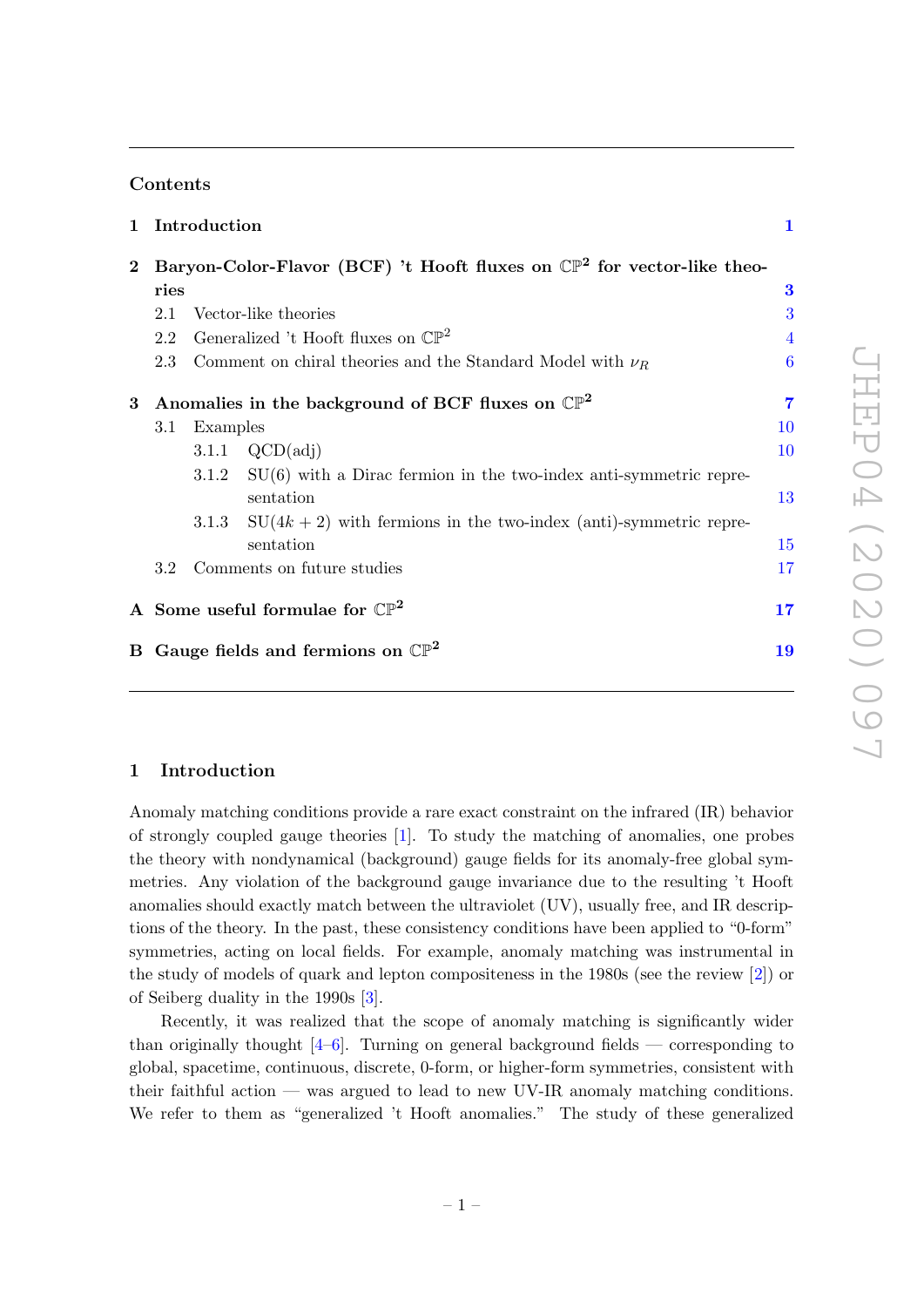anomalies is a currently active area of research with contributions coming from the highenergy, condensed matter, and mathematical communities. We do not claim to be in command of all points of view and only give a list of references written from a (largely) high-energy physics perspective and pertaining to theories somewhat similar to the ones discussed in this paper [\[7](#page-24-3)[–19\]](#page-24-4).

**Summary:** We continue our study [\[20\]](#page-24-5) of the generalized 't Hooft anomalies in  $SU(N_c)$ gauge theories with  $N_f$  flavors of Dirac fermions in representations  $\mathcal{R}_c$  of  $N_c$ -ality  $n_c$ . These theories have exact global discrete chiral symmetries. Considering these theories on  $\mathbb{T}^4$  and turning on the most general 't Hooft flux [\[21\]](#page-24-6) backgrounds for the global symmetries, consistent with their faithful action, we found a mixed anomaly between the discrete chiral symmetry and the  $U(N_f)/\mathbb{Z}_{N_c}$  baryon-color-flavor, or "BCF", background. We showed that matching this BCF anomaly imposes new constraints on possible scenarios for IR physics, in addition to those imposed by the "traditional" 0-form 't Hooft anomalies. When these theories are coupled to axions, the axion theory is also constrained by anomalies [\[22\]](#page-25-0).

In this paper, we consider the fate of the BCF anomalies in the same class of theories, but now formulated on non-spin manifolds. We are motivated by the study of QCD(adj) [\[23\]](#page-25-1), which showed that 't Hooft anomalies in theories with fermions on non-spin backgrounds impose additional constraints. It is known that manifolds that do not permit a spin structure [\[24,](#page-25-2) [25\]](#page-25-3) can accommodate theories with fermions, but only if appropriate gauge fluxes are turned on [\[26\]](#page-25-4). These fluxes can correspond to dynamical or background fields, as in the recent studies [\[23,](#page-25-1) [27](#page-25-5)[–29\]](#page-25-6). We focus on the canonical example of non-spin manifold,  $\mathbb{CP}^2$ . It has the advantage of allowing for an explicit (and pedestrian<sup>[1](#page-3-0)</sup>) discussion of the salient points. We describe in detail how to turn on background  $U(N_f)/\mathbb{Z}_{N_c}$  fluxes on  $\mathbb{CP}^2$  and derive the resulting BCF anomaly on non-spin backgrounds. The final result of our analysis is that the BCF anomaly matching conditions on  $\mathbb{CP}^2$  are equal or stronger than those obtained on  $\mathbb{T}^4$ . We use several examples to show that the BCF anomaly on  $\mathbb{CP}^2$  further constrains various scenarios for the IR dynamics.

Organization of this paper: in section [2.1,](#page-4-1) we define the class of theories we study. In section [2.2,](#page-5-0) inviting the reader to also consult appendices [A](#page-18-1) and [B,](#page-20-0) we explain how to turn on 't Hooft fluxes on  $\mathbb{CP}^2$  for the baryon, color, and flavor gauge fields, consistent with the faithful action of the global symmetries in the representation  $\mathcal{R}_c$ .

In section [2.3,](#page-7-0) we temporarily divert to show how to put chiral gauge theories in non-spin backgrounds; however, we leave their study for the future.

In section [3,](#page-8-0) we study the mixed 't Hooft anomalies of the discrete chiral symmetry with the BCF fluxes on  $\mathbb{CP}^2$ , discuss the conditions imposed on the IR spectrum, and compare with the case of  $\mathbb{T}^4$  studied previously.

<span id="page-3-0"></span><sup>&</sup>lt;sup>1</sup>See appendix [A](#page-18-1) for details of  $\mathbb{CP}^2$  and appendix [B](#page-20-0) for an explicit description of how to consistently turn on 't Hooft fluxes on  $\mathbb{CP}^2$  in theories with fermions in general representations. This discussion complements the more abstract mathematical descriptions existing in the literature. At the end, the anomaly depends only on topological information. However, considering explicit gauge and gravity backgrounds ('t Hooft fluxes in a  $\mathbb{CP}^2$  background) provides a more "pedestrian" route to see the anomaly, which might be more familiar for many physicists.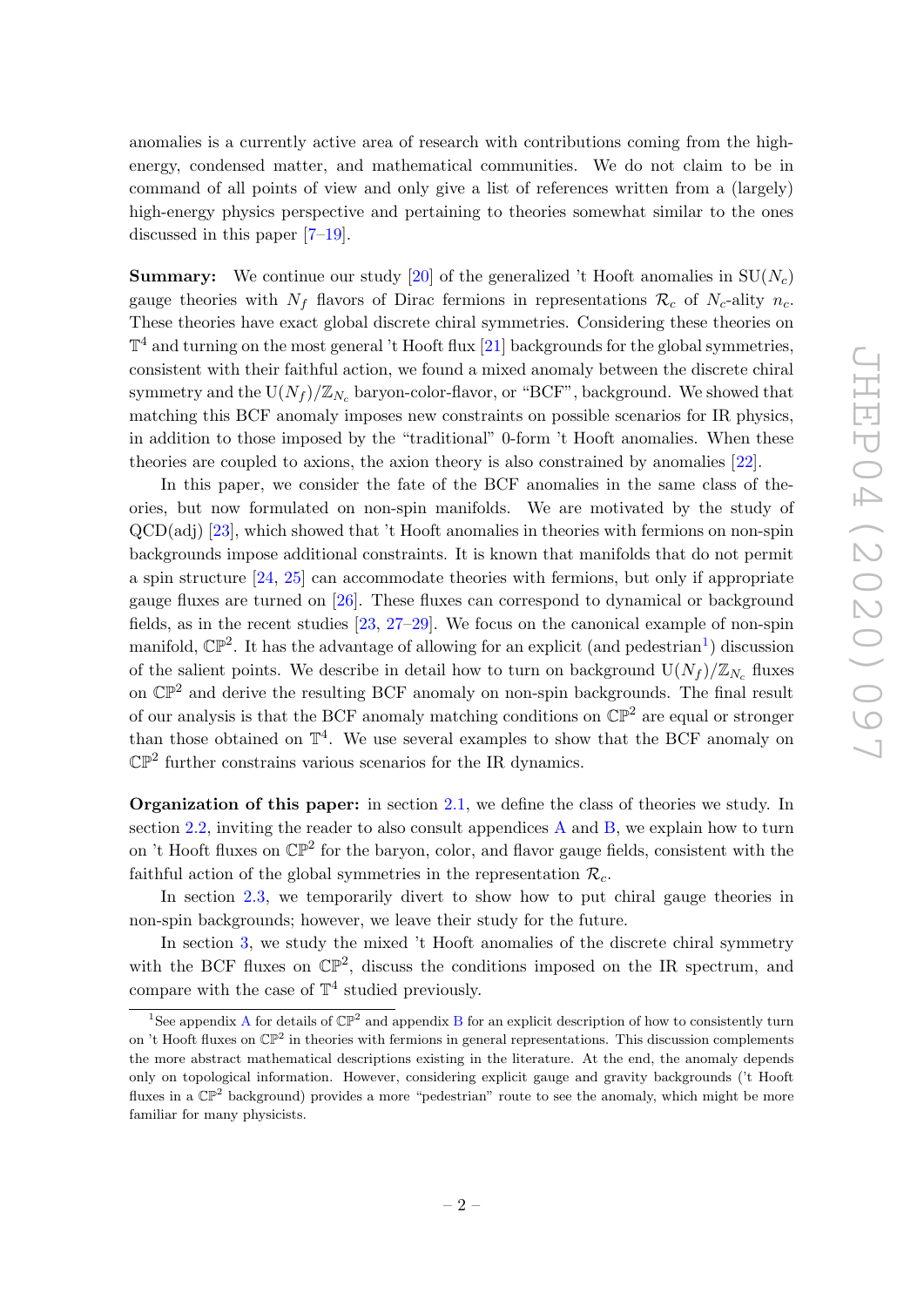In section [3.1,](#page-11-0) we present several examples. In section [3.1.1](#page-11-1) we discuss QCD(adj). Our intention is to use the present study to investigate the various scenarios for IR be-havior, whose consistency has been recently elaborated upon in [\[16,](#page-24-7) [19,](#page-24-4) [23,](#page-25-1) [28,](#page-25-7) [30–](#page-25-8)[32\]](#page-25-9). In section [3.1.2,](#page-14-0) we study an  $SU(6)$  gauge theory with a single Dirac flavor in the two-index antisymmetric representation and, in section [3.1.3,](#page-16-0) its generalization to  $SU(4k+2)$  with a single flavor of two-index symmetric or antisymmetric representations. In both cases, we argue that scenarios for IR physics consistent with the 0-form 't Hooft anomalies are further constrained by studying them on  $\mathbb{CP}^2$  $\mathbb{CP}^2$ . In particular, we focus on exotic phases<sup>2</sup> with massless composite fermions, and argue that the TQFT which must accompany the massless composites has to reproduce a more restrictive anomaly on  $\mathbb{CP}^2$ .

[A](#page-18-1)ppendices A and [B](#page-20-0) contain many relevant formulae regarding  $\mathbb{CP}^2$  and fermions. At the end of appendix [B,](#page-20-0) we find several classes of theories which can be formulated on  $\mathbb{CP}^2$  by turning on of only dynamical gauge backgrounds, i.e. by only modifying the gauge bundles summed over. These gauge theories share a feature common with examples discussed in [\[27,](#page-25-5) [28\]](#page-25-7): they have only bosonic gauge invariant operators and can be taught as emergent descriptions near quantum critical points of purely bosonic systems.

# <span id="page-4-0"></span>2 Baryon-Color-Flavor (BCF) 't Hooft fluxes on  $\mathbb{CP}^2$  for vector-like theories

In this section, we describe in great detail (in conjunction with appendices [A](#page-18-1) and [B\)](#page-20-0) how to introduce background fluxes in the baryon-number, color, and flavor directions on  $\mathbb{CP}^2$ . We carry out our construction for vector-like theories. However, this setup can be easily adapted for chiral theories (such as the Standard Model), as we show at the end of this section.

#### <span id="page-4-1"></span>2.1 Vector-like theories

We consider  $SU(N_c)$  gauge theories with  $N_f$  flavors of Dirac fermions transforming in a representation  $\mathcal{R}^c$  of N-ality  $n_c$ <sup>[3](#page-4-3)</sup>. The gauge group that faithfully acts on the fermions is  $\frac{\text{SU}(N_c)}{\mathbb{Z}_p}$ , where  $p = \gcd(N_c, n_c)$ ; thus, the fermions are charged under a  $\mathbb{Z}_{\frac{N_c}{p}}$  subgroup of the center of  $SU(N_c)$ . After modding out the redundant symmetries, we find that the 0-form global symmetry of the theory is

<span id="page-4-4"></span>
$$
G^{\text{global}} = \frac{\text{SU}(N_f)_L \times \text{SU}(N_f)_R \times \text{U}(1)_B \times \mathbb{Z}_{2 \dim(\mathcal{R}^f) T_{\mathcal{R}^c}}}{\mathbb{Z}_{\frac{N_c}{p}} \times \mathbb{Z}_{N_f} \times \mathbb{Z}_2},
$$
\n(2.1)

where  $T_{\mathcal{R}}$  is the Dynkin index of the representation,  $\mathcal{R}$  and  $\dim(\mathcal{R})$  is its dimension. Here, we assume that  $\mathbb{Z}_{2 \dim(\mathcal{R}^f) T_{\mathcal{R}^c}}$  is a genuine symmetry of the theory; thus, it cannot be absorbed in the continuous part of  $G<sup>global</sup>$  (this can be checked on a case by case basis).  $\mathbb{Z}_2$  above denotes fermion number and  $\mathbb{Z}_{\frac{N_c}{p}}$  is in the center of  $\text{SU}(N_c)$ .

<span id="page-4-2"></span><sup>&</sup>lt;sup>2</sup>The examples of sections  $3.1.2$  and  $3.1.3$  were also studied in refs. [\[16,](#page-24-7) [19\]](#page-24-4), which argued that an IR gapped phase with unbroken global symmetries cannot occur.

<span id="page-4-3"></span><sup>&</sup>lt;sup>3</sup>The N-ality of a representation R of SU(N) is the number of boxes of the Young tableau of R modulo N.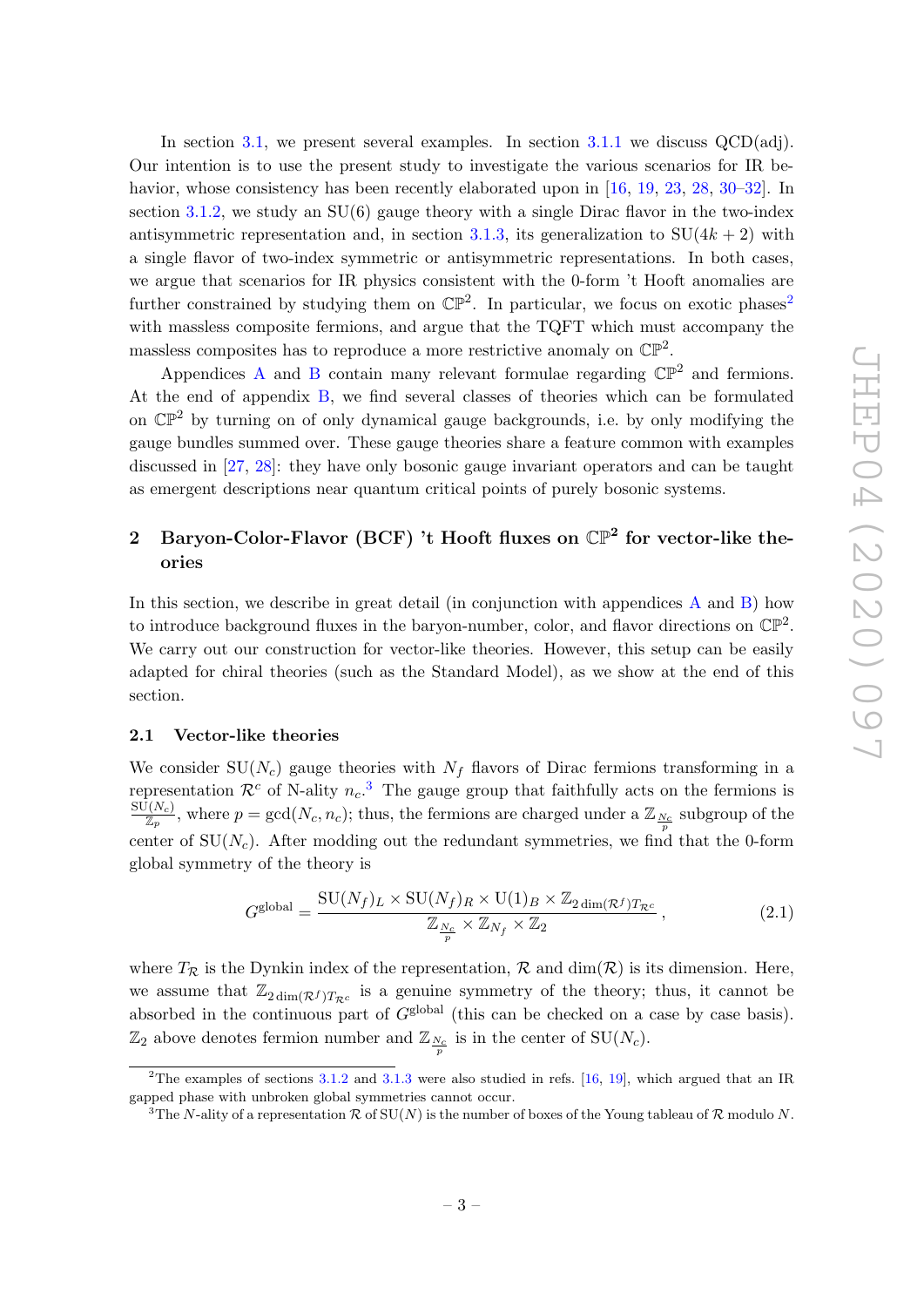In addition, the theory has a 1-form center symmetry  $\mathbb{Z}_p^{(1)}$  that acts on non-contractible Wilson loops, provided that  $gcd(N_c, n_c) = p > 1$ . Notice that the ultraviolet fermions are taken to transform in the defining representation of the flavor group  $SU(N_f)$ , and hence, we should use  $n_f = 1$ . Nevertheless, we keep the N-ality of the fermions under  $SU(N_f)$  and arbitrary integer for the sake of generality.

## <span id="page-5-0"></span>2.2 Generalized 't Hooft fluxes on  $\mathbb{CP}^2$

Next, we turn on 't Hooft fluxes (twists) in the baryon-number, color, and flavor directions, which are compatible with  $\mathbb{CP}^2$  and at the same time lead to consistent transition functions. See appendix [A](#page-18-1) for a collection of relevant formulae for  $\mathbb{CP}^2$ .

We first address the compatibility condition. As we point out in appendix [B,](#page-20-0) background gauge fields (both abelian and nonabelian) on  $\mathbb{CP}^2$  need to be (anti)self-dual, otherwise they will have a nonvanishing energy-momentum, and hence, backreact on the manifold. In order to achieve the (anti)self-duality, we take the gauge fields to be proportional to the Kähler 2-form K of  $\mathbb{CP}^2$ , eqs. [\(A.2\)](#page-19-0), [\(A.9\)](#page-20-1):

<span id="page-5-3"></span>
$$
T^a F^a \sim T^a C^a K \,, \tag{2.2}
$$

where  $T^a$  stands for the color, flavor, or baryon-number generators, and  $C^a$  are constants that will be determined momentarily.

Second, we come to the problem of defining a consistent gauge theory with matter fields on a manifold M. Let G be a direct product of semi-simple Lie groups and  $\Psi$  a fermionic matter field transforming under specific representations of G. A quantum field theory of  $\Psi$  is described in terms of a collection of covers  $\{U_i\}$  of  $\mathcal M$  (in  $\{U_i\}$ ,  $\Psi$  is denoted  $\Psi_i$ ), along with transition functions  $g_{ij} \in G$ , defined on the overlap  $U_i \cap U_j$  and relating  $\Psi_i$  to  $\Psi_j$ 

$$
\Psi_i = \mathcal{G}_{ij} \Psi_j \,,\tag{2.3}
$$

where

<span id="page-5-1"></span>
$$
\mathcal{G}_{ij} = g_{ij}^B g_{ij}^{\mathcal{R}^c} g_{ij}^{\mathcal{R}^f} g_{ij}^L, \qquad (2.4)
$$

such that  $g_{ij}^{B, \mathcal{R}^c, \mathcal{R}^f}$  are the transition functions of the baryon, color, and flavor groups, while  $g_{ij}^L$  is the transition function associated to the spacetime Lorentz group. The matter field in general will transform under representation  $\mathcal{R}^c$  of the color group and representation  $\mathcal{R}^f$ of the flavor group. However, only the N-ality of the representations will matter in what follows. Consistency requires that the transition functions satisfy the cocycle conditions on the triple overlap  $U_i \cap U_j \cap U_k$ :

<span id="page-5-2"></span>
$$
\mathcal{G}_{ij}\mathcal{G}_{jk}\mathcal{G}_{ki} = 1. \tag{2.5}
$$

The above cocycle condition does not necessary imply that the strong conditions  $g_{ij}^a g_{jk}^a g_{ki}^a =$ 1 should be met for each of the transition functions in [\(2.4\)](#page-5-1), where a refers to the baryonnumber, flavor, color, or Lorentz groups.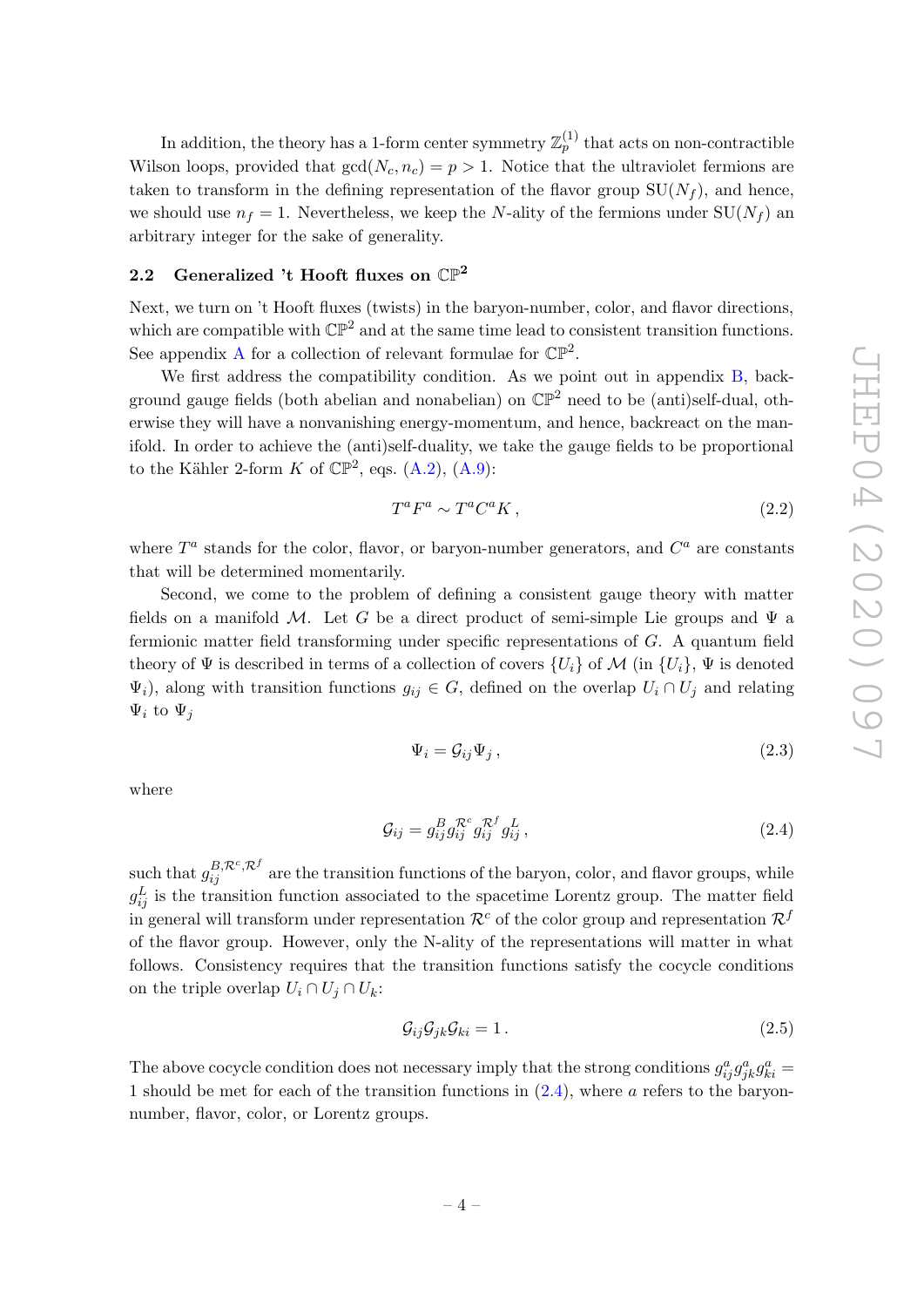Let  $g_{ij}^c$  and  $g_{ij}^f$  be the transition functions in the defining representations of the color and flavor groups, respectively. One, then, may relax the condition [\(2.5\)](#page-5-2) to the following set of conditions

<span id="page-6-0"></span>
$$
g_{ij}^{c}g_{jk}^{c}g_{ki}^{c} = e^{i\frac{2\pi}{N_c}n_{ijk}^{(c)}}, \qquad g_{ij}^{f}g_{jk}^{f}g_{ki}^{f} = e^{i\frac{2\pi}{N_f}n_{ijk}^{(f)}},
$$

$$
g_{ij}^{B}g_{jk}^{B}g_{ki}^{B} = e^{-i\pi - in_{c}\frac{2\pi}{N_c}n_{ijk}^{(c)} - in_{f}\frac{2\pi}{N_f}n_{ijk}^{(f)}},
$$
(2.6)

on the triple overlap. In this expression  $n_c$   $(n_f)$  is the color (flavor) N-ality,  $n_{ijk}^{(c)}$   $(n_{ijk}^{(f)})$ are integers modulo  $N_c$  ( $N_f$ ), while the factor  $e^{-i\pi}$  that appears in the last cocycle condition cancels the minus sign arising from parallel transporting the spinor fields around appropriate closed paths in  $\mathbb{CP}^2$ , see appendix [B](#page-20-0) and [\[24–](#page-25-2)[26\]](#page-25-4).

Thus, the  $U(1)_B$  bundle provides the flux that is necessary to render the fermions well-defined on the non-spin manifold. As a side remark, we note that this is by no means is the unique choice to put spinors on  $\mathbb{CP}^2$ : one could also use the fluxes in the color (or flavor) directions to perform the same job. Examples of using only gauge backgrounds (i.e. modifying only the gauge bundles being summed over in the path integral) are known in the literature  $[27-29]$  $[27-29]$  and we give a few more at the end of appendix [B;](#page-20-0) a common feature of gauge theories where this can be done is their possible interpretation as emergent descriptions near quantum critical points in theories of only bosons [\[28\]](#page-25-7).

The consistency conditions  $(2.5)$  or  $(2.6)$  guarantee that the Dirac index will always be an integer. Since the Dirac index counts the number of the fermion zero modes in a given gauge/gravity background, the integrality of the index is a necessary condition for the consistency of a given theory in the background of baryon-color-flavor 't Hooft fluxes in  $\mathbb{CP}^2$ . The integrality of the index will be manifest in all the examples we discuss in this paper.

Having all the ingredients necessary to turn on compatible fluxes on non-spin manifolds, we now choose the color and flavor fluxes in the Cartan directions of the respective groups. Using  $(2.2)$  we write:

<span id="page-6-1"></span>
$$
T^{a(c)}F^{a(c)} = H^c \cdot \nu^c m^c K,
$$
  
\n
$$
T^{a(f)}F^{a(f)} = H^f \cdot \nu^f m^f K,
$$
  
\n
$$
F^B = \left(\frac{1}{2} + \frac{n^c}{N_c}m^c + \frac{n^f}{N_f}m^f\right)K.
$$
\n(2.7)

Here  $\mathbf{H}^{c/f}$  are the fundamental representation Cartan generators of SU( $N_{c/f}$ ), obeying tr  $[H^a H^b] = \delta^{ab}$ , and  $\nu$  are the weights of the corresponding defining representation,  $\boldsymbol{\nu}^a\cdot\boldsymbol{\nu}^b=\delta^{ab}-\frac{1}{\Lambda}$  $\frac{1}{N}$  (where N stands for  $N_c$  or  $N_f$ ). The fluxes [\(2.7\)](#page-6-1), with integer  $m^c$  and  $m<sup>f</sup>$ , are compatible with the cocycle conditions [\(2.6\)](#page-6-0), see [\(B.7\)](#page-22-0), and the Dirac index is integer in their background. The topological charges are given by

<span id="page-6-2"></span>
$$
Q = \frac{1}{8\pi^2} \int \text{tr}\left[F \wedge F\right].\tag{2.8}
$$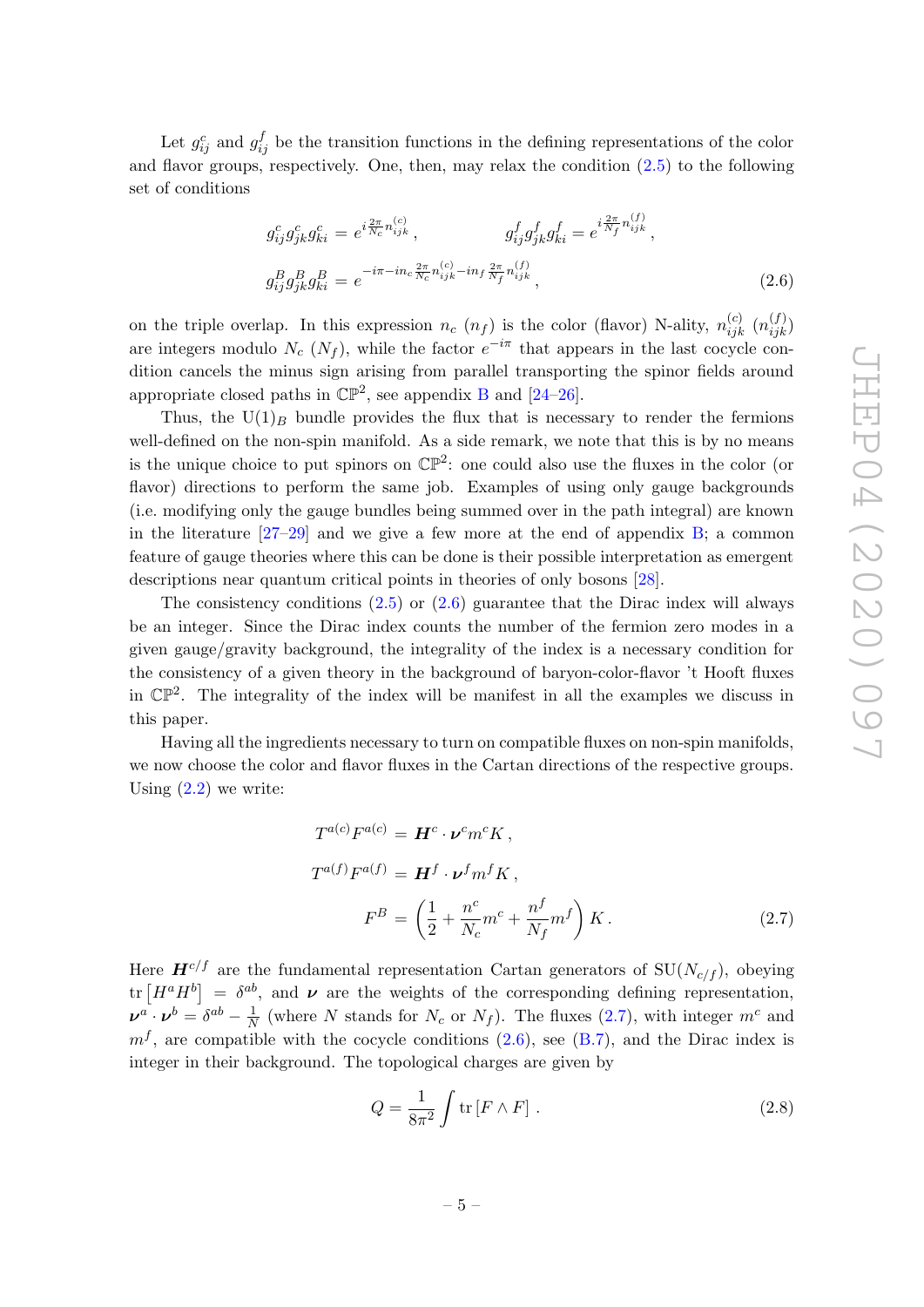Then, substituting [\(2.7\)](#page-6-1) into [\(2.8\)](#page-6-2) and using  $\int_{\mathbb{CP}^2} \frac{K \wedge K}{8\pi^2} = \frac{1}{2}$  $\frac{1}{2}$ , we find:

<span id="page-7-1"></span>
$$
Q^{c} = \frac{(m^{c})^{2}}{2} \left( 1 - \frac{1}{N_{c}} \right) , \qquad Q^{f} = \frac{(m^{f})^{2}}{2} \left( 1 - \frac{1}{N_{f}} \right) ,
$$
  
\n
$$
Q^{B} = \frac{1}{2} \left( \frac{1}{2} + \frac{n^{c}}{N_{c}} m^{c} + \frac{n^{f}}{N_{f}} m^{f} \right)^{2} .
$$
\n(2.9)

Adding to this list the gravitational topological charge of  $\mathbb{CP}^2$ 

<span id="page-7-5"></span>
$$
Q^{G} = \frac{1}{192\pi^{2}} \int \text{tr}\left[R \wedge R\right] = -\frac{1}{8},\qquad(2.10)
$$

we finally obtain the Dirac index:

<span id="page-7-4"></span>
$$
\mathcal{J}_D = T_{\mathcal{R}^c} \dim_{\mathcal{R}^f} Q^c + T_{\mathcal{R}^f} \dim_{\mathcal{R}^c} Q^f + \dim_{\mathcal{R}^f} \dim_{\mathcal{R}^c} \left( Q^B + Q^G \right) ,\tag{2.11}
$$

which is an integer for all the examples we consider below.

Before moving to examples, it is instructive to compare and contrast the above results with the BCF fluxes on the four-torus  $\mathbb{T}^4$  that we considered before [\[20\]](#page-24-5).  $\mathbb{CP}^2$  has one two-cycle  $\mathbb{CP}^1$ , and hence, we were able to turn on fluxes along this single cycle (the color and flavor fluxes are labeled by  $m^{c,f}$  in [\(2.9\)](#page-7-1)). In contrast,  $\mathbb{T}^4$  has six two-cycles (it suffices to turn on fluxes in the 1-2 or 3-4 planes, respectively, hence we have two integers  $m_{12}$  and  $m_{34}$  $m_{34}$  $m_{34}$  that label the fluxes).<sup>4</sup> Since there are more ways to turn on fluxes on  $\mathbb{T}^4$  compared to  $\mathbb{CP}^2$ , this may imply that putting the theory on  $\mathbb{T}^4$  can give us more constraining conditions on the IR spectrum. We will see in the next section that this is not true: although  $\mathbb{CP}^2$  has only one cycle, it always imposes conditions that are either stronger or at least as strong as the conditions we obtain by putting the theory on  $\mathbb{T}^4$ .

### <span id="page-7-0"></span>2.3 Comment on chiral theories and the Standard Model with  $\nu_R$

Here, we slightly divert from our main presentation to note, for the sake of completeness, that by turning on global anomaly-free U(1) fluxes, chiral gauge theories can also be formulated on non-spin manifolds.

As an example, consider an  $SU(5)$  gauge theory with  $5^*$  and 10 left-handed Weyl fermions:<sup>[5](#page-7-3)</sup>  $\lambda$  in the anti-fundamental and  $\psi$  in the two-index anti-symmetric representations. This theory has an anomaly-free global U(1) that acts on the fermions as  $\psi \to e^{i2\pi\alpha}\psi$ and  $\lambda \to e^{-i2\pi(3\alpha)}\lambda$ . Then, one can easily check that the flux

$$
T^{a(c)}F^{a(c)} = H^c \cdot \nu^c m^c K ,
$$
  
\n
$$
F^{U(1)} = -\left(\frac{1}{2} + \frac{2}{5}m^c\right) K ,
$$
\n(2.13)

<span id="page-7-2"></span><sup>4</sup>For the sake of completeness, we give  $Q^{c,f,B}$  on  $\mathbb{T}^4$  [\[20\]](#page-24-5):

$$
Q^{c} = m_{12}^{c} m_{34}^{c} \left( 1 - \frac{1}{N_c} \right) , \qquad Q^{f} = m_{12}^{f} m_{34}^{f} \left( 1 - \frac{1}{N_f} \right) ,
$$
  
\n
$$
Q^{B} = \left( n_c \frac{m_{12}^{c}}{N_c} + n_f \frac{m_{12}^{f}}{N_f} \right) \left( n_c \frac{m_{34}^{c}}{N_c} + n_f \frac{m_{34}^{f}}{N_f} \right) .
$$
\n(2.12)

<span id="page-7-3"></span> ${}^{5}$ For a discussion of its conjectured IR dynamics, see [\[33\]](#page-25-10).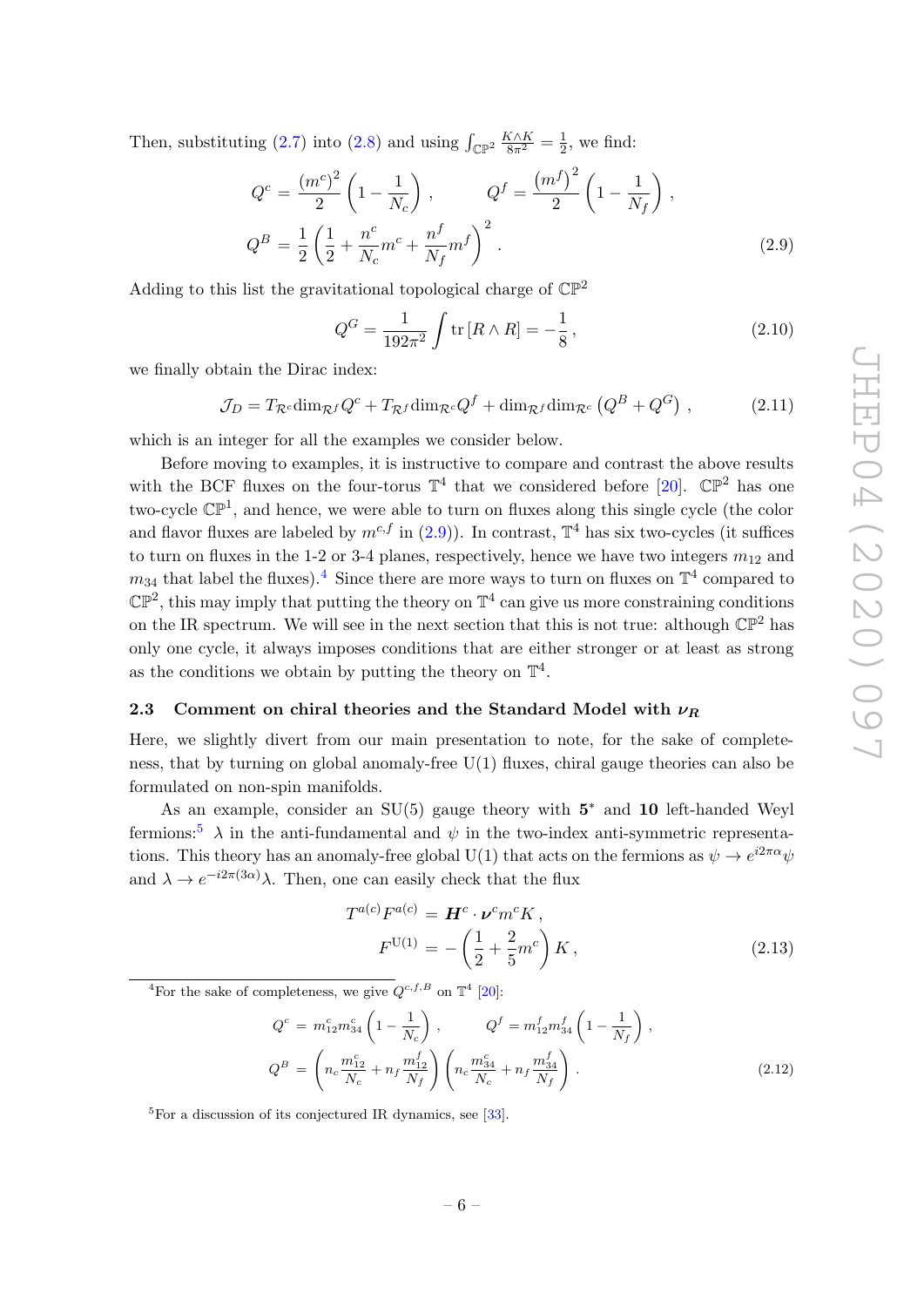is consistent with the cocycle condition [\(2.5\)](#page-5-2) for both  $\psi$  and  $\lambda$ . This can be seen by considering the consistency condition  $(B.7)$  on  $\mathbb{CP}^2$  for fermions in these two representations, taking into account their different  $U(1)$  charges and  $SU(5)$  representations. One can also check the consistency by calculating the Dirac indices for both  $\psi$  and  $\lambda$ : using  $Q^c = \frac{1}{2}$  $\frac{1}{2}(m^c)^2\left(1-\frac{1}{5}\right)$  $(\frac{1}{5})$  and  $Q^{\text{U}(1)} = \frac{1}{2}$  $\frac{1}{2} \left(\frac{1}{2} + \frac{2}{5} m^c\right)^2$ , we obtain

$$
\mathcal{J}_{\psi} = T_{\psi} Q^{c} + \dim_{\psi} \left( Q^{U(1)} - \frac{1}{8} \right) = 2m^{c} (1 + m^{c}),
$$
  

$$
\mathcal{J}_{\lambda} = T_{\lambda} Q^{c} + \dim_{\lambda} \left( (3)^{2} Q^{U(1)} - \frac{1}{8} \right) = 5 + 9m^{c} + 4(m^{c})^{2},
$$
(2.14)

which are integers. Notice that the total number of upper minus lower  $SU(5)$  indices of the zero modes is a multiple of 5 (and the total number of zero modes is even for odd  $m_c$ ), so that a gauge invariant "'t Hooft vertex" using the zero modes can be written.

Let us also mention that the Standard Model can be formulated on a non-spin manifold, provided that right-handed neutrinos are added.<sup>[6](#page-8-1)</sup> In this case one can turn on a fractional flux in the global U(1)<sub>B−L</sub> in order to cancel the  $e^{i\pi}$  ambiguity that results from putting the quarks and leptons on  $\mathbb{CP}^2$ . By computing the indices, as above, it is easy to see that gauge and Lorentz invariant terms can be constructed out of the zero modes. The U(1) $_{B-L}$ can further be promoted to a gauge symmetry, broken by a charge-2 Higgs. For related discussions see  $[34, 35]$  $[34, 35]$  $[34, 35]$  as well as the remarks on the  $Spin(10)$  grand unified theory in  $[27]$ .

In the two examples mentioned in this section, formulating the theory on  $\mathbb{CP}^2$  does not lead to new 't Hooft anomalies of the type discussed here, as these theories only have continuous chiral symmetries whose anomalies are matched irrespective of the integrality of the topological charges.<sup>[7](#page-8-2)</sup> Further study of chiral theories is left for the future.

### <span id="page-8-0"></span>3 Anomalies in the background of BCF fluxes on  $\mathbb{CP}^2$

We now return back to our main theme and examine the fate of the axial symmetries of vector-like theories as we put them in the background of BCF fluxes. In order to reduce notational clutter, we assume that the theory enjoys a genuine discrete  $\mathbb{Z}_{q_g}$  axial global symmetry, which becomes anomalous in the background of BCF fluxes. We denote by  $D^{c,f,B,G}$ the anomaly coefficients that accompany the color, flavor, baryon-number, and gravitational topological charges. The UV values of these coefficients,  $D_{UV}^c, D_{UV}^f, D_{UV}^B, D_{UV}^G$ , are equal to twice the pre-factors that multiply  $Q^{c,f,B,G}$ , respectively, in the Dirac index [\(2.11\)](#page-7-4): these are group-theoretical values and they do not depend on whether we turn on integer or fractional fluxes or whether we put the theory on spin or non-spin manifolds. To summarize, upon performing a global  $\mathbb{Z}_{q_g}$  axial transformation on the fermions, the UV partition function acquires the phase

<span id="page-8-3"></span>
$$
\mathcal{Z}_{\rm UV}|_{\mathbb{Z}_{q_g}} \to \mathcal{Z}e^{i\frac{2\pi}{q_g}\left(D_{\rm UV}^c Q^c + D_{\rm UV}^f Q^f + D_{\rm UV}^B Q^B + D_{\rm UV}^G Q^G\right)} = \mathcal{Z}e^{i\frac{2\pi}{q_g}2\mathcal{J}_D},\tag{3.1}
$$

<span id="page-8-2"></span><span id="page-8-1"></span><sup>&</sup>lt;sup>6</sup>In the absence of right-handed neutrinos one finds that  $U(1)_{B-L}$  is broken by gravitational instantons.

<sup>&</sup>lt;sup>7</sup>See [\[20\]](#page-24-5) for a lucid explanation why continuous chiral symmetry transformations in BCF backgrounds do not impose further constraints.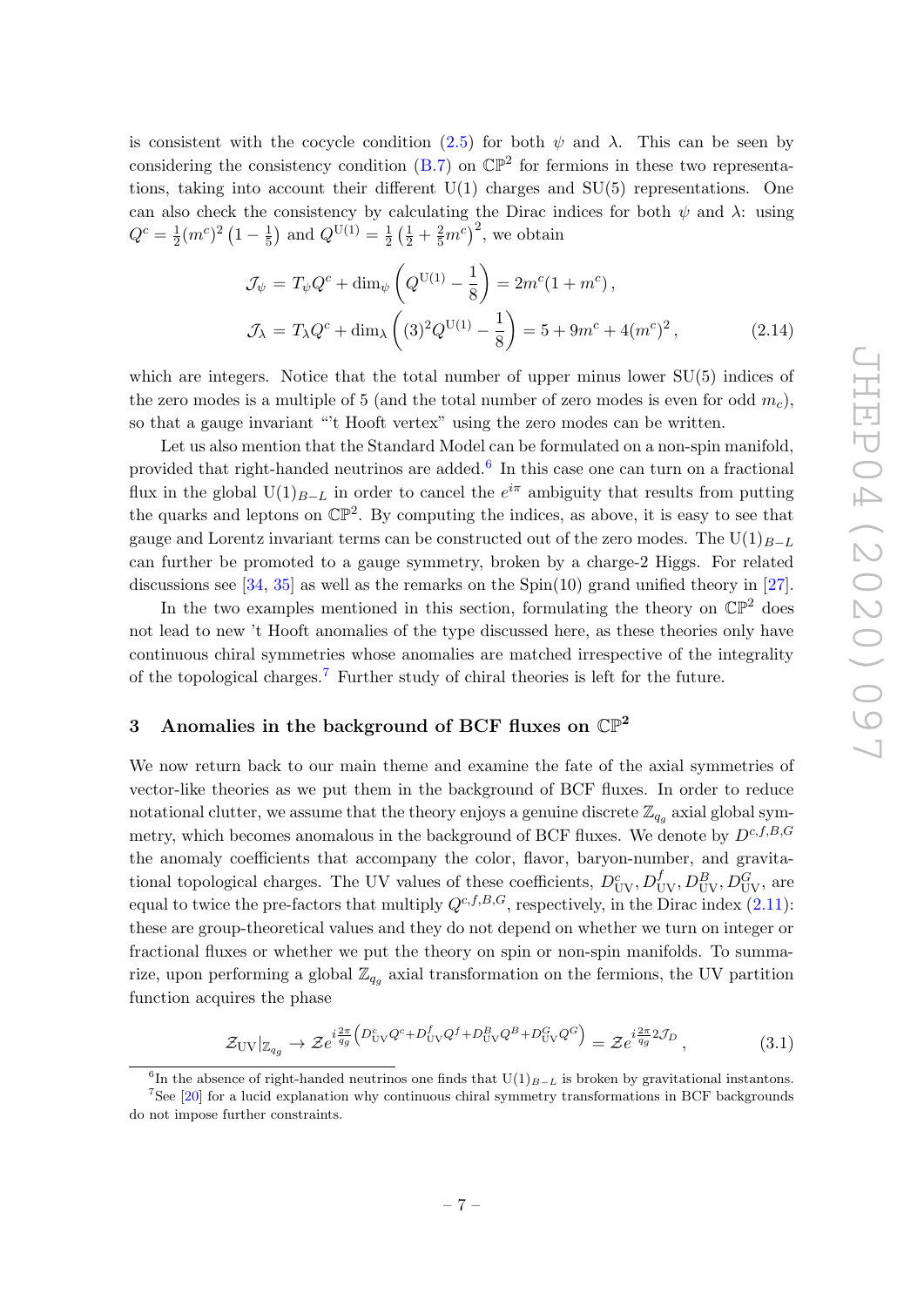where  $\mathcal{J}_D$  is the Dirac index [\(2.11\)](#page-7-4). This phase is a manifestation of a 't Hooft anomaly between the 0-form  $\mathbb{Z}_{q_g}$  symmetry and a general BCF background.

Now, we assume that the 0-form ("traditional") 't Hooft anomalies, which correspond to integer values of  $Q^{c,f,B,G}$ , can be matched by a set of fermion composites deep in the IR on a spin manifold. Upon performing a  $\mathbb{Z}_{q_g}$  transformation in the IR, the partition function transforms as

<span id="page-9-1"></span>
$$
\mathcal{Z}_{\text{IR}}|_{\mathbb{Z}_{q_g}} \to \mathcal{Z}e^{i\frac{2\pi}{q_g}\left(D_{\text{IR}}^c Q^c + D_{\text{IR}}^f Q^f + D_{\text{IR}}^B Q^B + D_{\text{IR}}^G Q^G\right)},\tag{3.2}
$$

where  $D_{\text{IR}}^c, D_{\text{IR}}^f, D_{\text{IR}}^B, D_{\text{IR}}^G$  are the anomaly coefficients computed using the IR spectrum of composites. Since we are matching a discrete anomaly, the coefficients  $D^{c,f,B,G}$  need not be exactly matched between the UV and IR. Instead,  $D^{c,f,B}$  are matched modulo  $q_a$ .

<span id="page-9-2"></span>
$$
D_{\rm UV}^{c,f,B} - D_{\rm IR}^{c,f,B} = q_g \ell^{c,f,B} \,, \tag{3.3}
$$

for integers  $\ell^{c,f,B}$ . The coefficients  $D^G$  are matched only modulo  $q_g/2$ : there is an integer  $\ell^G$  such that

<span id="page-9-3"></span>
$$
D_{\rm UV}^G - D_{\rm IR}^G = \frac{q_g}{2} \ell^G. \tag{3.4}
$$

This is true since the gravitational topological charge of a spin manifold is an even number.<sup>[8](#page-9-0)</sup>

Now, we would like to check whether the same set of IR composite fermions can also match the BCF anomaly as we turn on fractional fluxes on a non-spin manifold. Before doing that, we first note that if a non-spin manifold admits an elementary spinor  $\Psi$ , then by virtue of  $(2.5)$  and  $(2.6)$  a composite of these spinors can always be defined. Also, one can easily see the spin-charge relation of the composites: a fermion (boson), made of an odd (even) number of  $\Psi$ , carries an odd (even) charge under  $U(1)_B$ .

Thus, using  $(3.1)$ ,  $(3.2)$ ,  $(3.3)$ , and  $(3.4)$ , we obtain the matching condition:

$$
\frac{\mathcal{Z}_{\text{UV}}|_{\mathbb{Z}_{q_g}}}{\mathcal{Z}_{\text{IR}}|_{\mathbb{Z}_{q_g}}} = e^{i2\pi \left(\ell^c Q^c + \ell^f Q^f + \ell^B Q^B + \frac{\ell^G}{2} Q^G\right)} = 1,
$$
\n(3.5)

or in other words

<span id="page-9-5"></span><span id="page-9-4"></span>
$$
\ell^c Q^c + \ell^f Q^f + \ell^B Q^B + \frac{\ell^G}{2} Q^G \in \mathbb{Z}
$$
\n(3.6)

for all fractional charges  $Q^{c,f,B,G}$  given in [\(2.9\)](#page-7-1) and [\(2.10\)](#page-7-5). The condition [\(3.6\)](#page-9-4) can be translated into the following set of conditions on  $\ell^{c,f,B,G}$ , which can be obtained by turning on and off the fluxes in the various directions:

(i) 
$$
\ell^{c} N_c (N_c - 1) + \ell^{B} n_c (n_c + N_c) \in 2N_c^2 \mathbb{Z},
$$

$$
(ii) \qquad \ell^f N_f (N_f - 1) + \ell^B n_f (n_f + N_f) \in 2N_f^2 \mathbb{Z},
$$

$$
(iii) \qquad \ell^{c} N_{f}^{2} N_{c} (N_{c} - 1) + \ell^{f} N_{c}^{2} N_{f} (N_{f} - 1) + \ell^{B} (n_{c} N_{c} N_{f}^{2} + n_{f} N_{f} N_{c}^{2}) + \ell^{B} (n_{c} N_{f} + n_{f} N_{c})^{2} \in 2N_{c}^{2} N_{f}^{2} \mathbb{Z},
$$
  
\n
$$
(iv) \qquad 2\ell^{B} - \ell^{G} \in 16 \mathbb{Z}. \qquad (3.7)
$$

<span id="page-9-0"></span><sup>8</sup>Notice that  $q_q$  is an even number, since  $\mathbb{Z}_{q_q}$  has to contain  $\mathbb{Z}_2$  as a subgroup in any theory that preserves its Lorentz symmetry.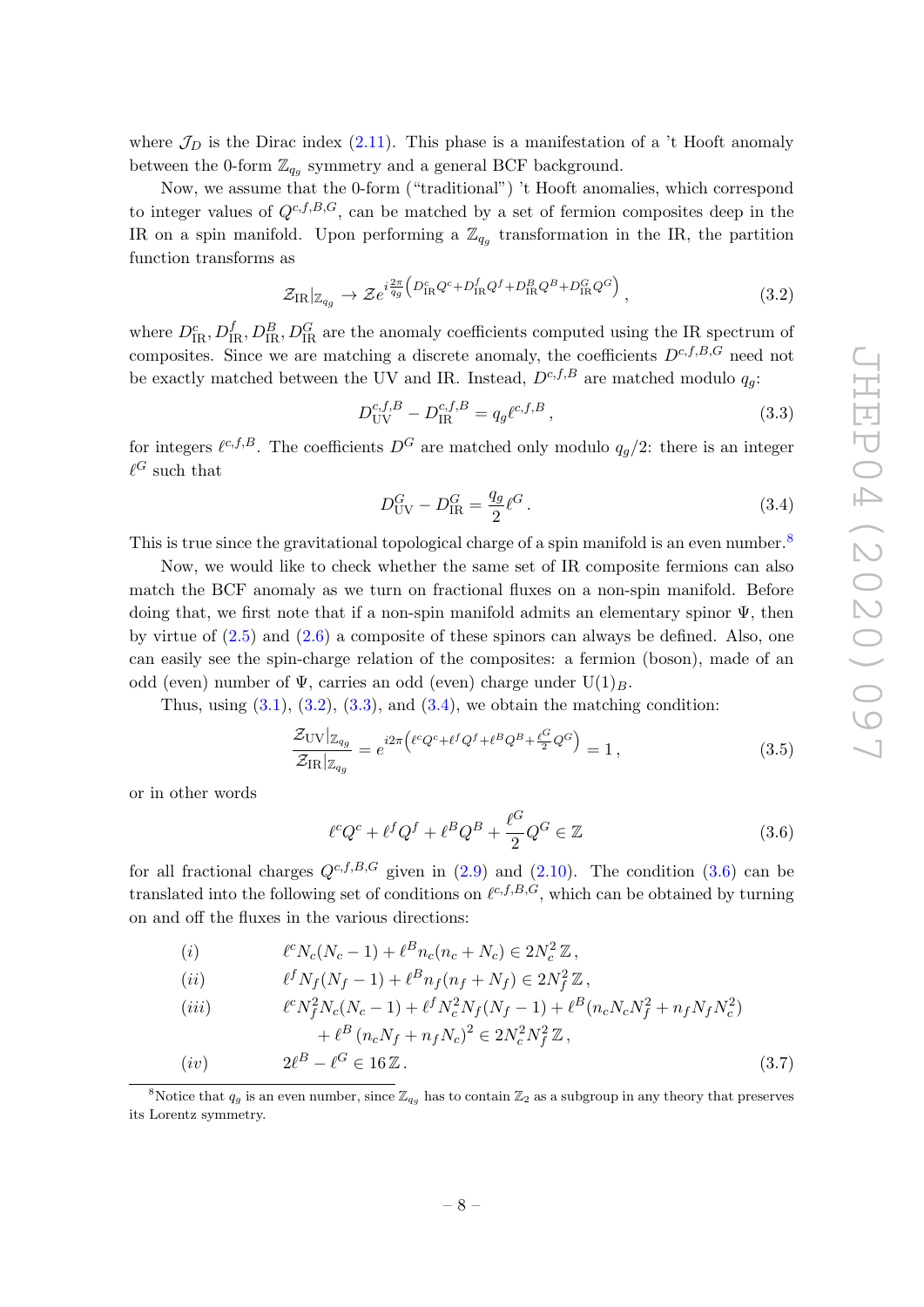The importance of the above conditions is as follows: if no integers  $\ell^{c,f,B,G}$  that satisfy  $(3.7)$ can be found, then composite fermions cannot solely match the BCF anomaly. Thus, either the composites do not form in the IR, or they are accompanied by a partial breaking of  $\mathbb{Z}_{q_g}$ , due to some higher dimensional fermion condensate that leaves the continuous flavor symmetries intact, and/or an IR TQFT.

For example, setting  $\ell^c = 1$ , it is straightforward to check that no integers  $\ell^{c,f,B,G}$ exist that satisfy [\(3.7\)](#page-9-5) if  $N_f \geq 2$  and one of the following two conditions are met:

<span id="page-10-1"></span>
$$
(i) \quad \gcd(N_c, N_f) > 1,
$$
  
\n
$$
(ii) \quad \gcd(N_c, n_c) > 1.
$$
\n
$$
(3.8)
$$

We call the inequalities  $(3.8)$  the "no-go condition" on the composites (we stress that they apply provided that  $N_f \geq 2$  and recall that  $n_f = 1$ . In the special case  $N_f = 1$ , one needs to replace [\(3.8\)](#page-10-1) by other sets of conditions that we do not quote here; they can be checked on a case by case basis using the first and last conditions in [\(3.7\)](#page-9-5).

Now a few comments are in order:

- <span id="page-10-2"></span>1. The first three conditions [\(3.7\)](#page-9-5) are functions of  $\ell^{c,f,B}$ , while the fourth condition is a function of two variables only,  $\ell^G$  and  $\ell^B$ . Therefore, if  $\ell^{c,f,B}$  can be found to satisfy conditions (i) to (iii), then it is always trivial to find  $\ell^G \in \mathbb{Z}$  that satisfies condition (iv).
- 2. Given [1](#page-10-2) above, one expects that turning on gravitational background does not alter the conditions that are needed to find a set of composites in the IR matching all anomalies. At this point, it is instructive to compare the set of conditions  $(i)$  to  $(iii)$ in  $(3.7)$  with those that result from turning on BCF fluxes on  $\mathbb{T}^4$ , as was considered before<sup>[10](#page-10-3)</sup> [\[20\]](#page-24-5). Although the two sets of conditions appear to be unrelated, they give the exact same no-go condition [\(3.8\)](#page-10-1).
- 3. However, as we shall show in the examples in section [3.1,](#page-11-0) putting the theory on a nonspin manifold can give rise to a more restrictive phase in the partition function, and hence, imposes more constraints on the IR TQFT that accompanies the composites.
- 4. As in [\[13,](#page-24-8) [14\]](#page-24-9), we can also turn on a  $SU(N_f)$  invariant mass term that breaks  $\text{SU}(N_f)_L \times \text{SU}(N_f)_R$  down to the diagonal vector subgroup. We will take the mass to be smaller than the strong-coupling scale of the theory and also introduce a  $\theta$  parameter. Now, we examine how the partition function transforms under a shift of  $\theta$  by multiples of  $2\pi$ , i.e., we ask whether the theory suffers a  $\theta$ -

<span id="page-10-0"></span><sup>9</sup>Notice that gauge invariant composites have  $\ell^c = 1$  in the vectorlike theories we consider: using  $D_{IR}^c = 0$ , since the composites are color singlets, we have  $\ell^c = \frac{D_{\text{UV}}^c}{q_g} = \frac{T_{\mathcal{R}^c \text{dim}_{\mathcal{R}} f}}{T_{\mathcal{R}^c \text{dim}_{\mathcal{R}} f}}$  $\frac{\pi \operatorname{dim}_{\mathcal{R}} f}{T_{\mathcal{R}} c_{\dim_{\mathcal{R}} f}} = 1.$ 

<span id="page-10-3"></span><sup>10</sup>For the sake of completeness, we recall that the conditions  $(3.7)$  are replaced on  $\mathbb{T}^4$  by:

$$
N_c \ell^c - \ell^B n_c^2 \in N_c^2 \mathbb{Z}, \quad N_f \ell^f - \ell^B n_f^2 \in N_f^2 \mathbb{Z}, \quad \ell^B \in \mathcal{Q} \frac{N_c N_f}{n_c n_f} \mathbb{Z}, \tag{3.9}
$$

where Q is the smallest integer that makes  $\mathcal{Q}_{n}^{N_cN_f}$  $\frac{n_c n_f}{n_c n_f}$  an integer.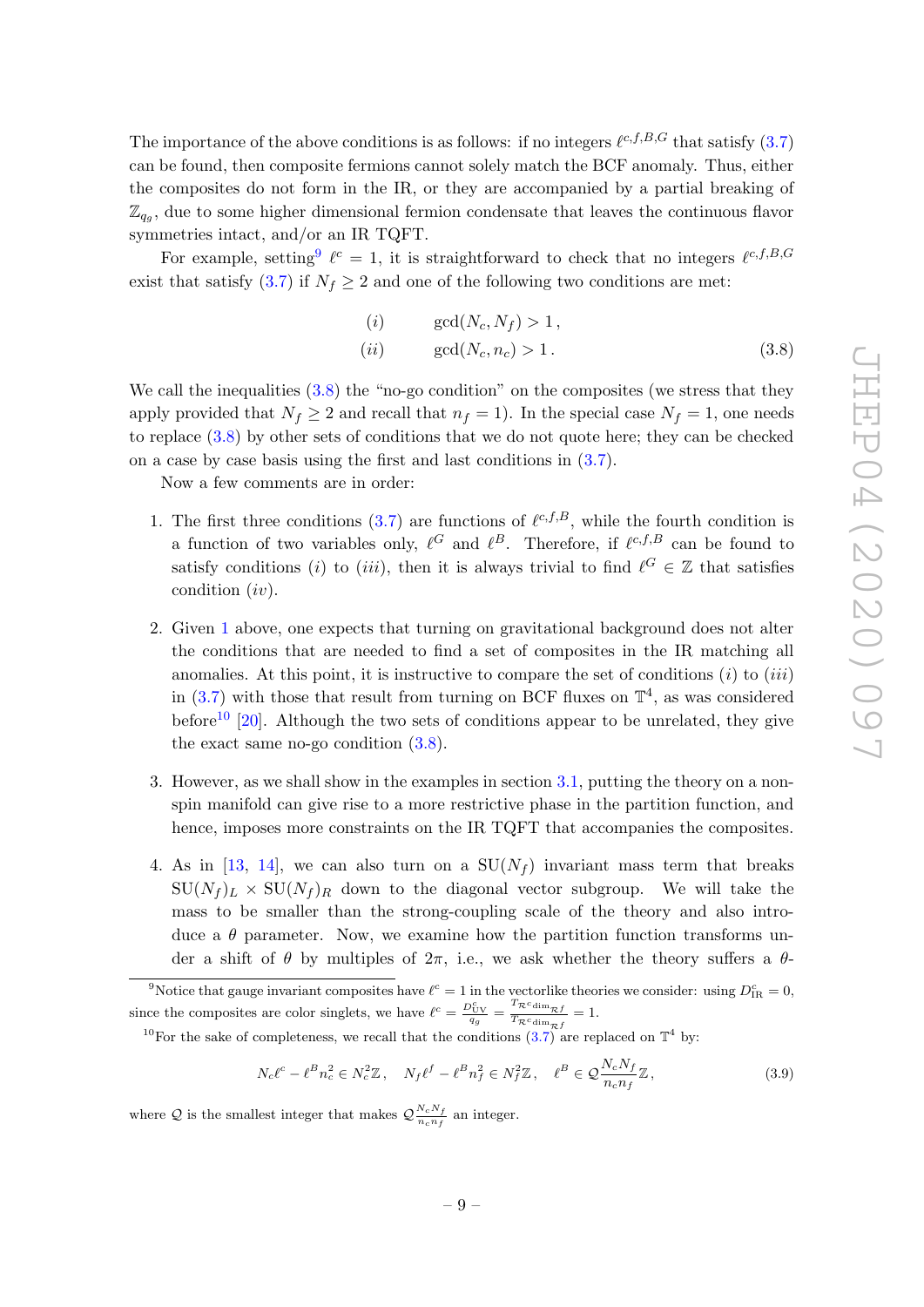periodicity anomaly. To this end, we introduce, in addition to the  $\theta$  term, general background field dependent counter terms. The topological part of the Lagrangian becomes  $\mathcal{L}_{top.} = \theta Q^c + \Theta_f Q^f + \Theta_B Q^B + \frac{\Theta_G}{2} Q^G$ , where the coefficients of the counterterms,  $\Theta_f$ ,  $\Theta_B$ ,  $\frac{\Theta_G}{2}$ , are general real numbers. They can, however, depend on  $\theta$  and we demand that they shift by  $2\pi\mathbb{Z}$  under  $2\pi r$  shifts of  $\theta$ , so that they do not destroy the  $\theta$  periodicity in backgrounds with integer  $Q^c, Q^f, Q^B$ and even  $Q^G$ . In other words, we have that under  $\theta \to \theta + 2\pi r$  (where  $r \in \mathbb{Z}$ ),  $\Delta \mathcal{L}_{top.} = 2\pi r Q^c + 2\pi s Q^f + 2\pi t Q^B + \frac{2\pi u}{2} Q^G$ , where  $s, t, u \in \mathbb{Z}$ .

Finally, we ask whether the transformation of the counter terms can compensate for the phase of the partition function under shifts of  $\theta$  in the BCF background fluxes on  $\mathbb{CP}^2$ , i.e., we demand that under  $\theta \to \theta + 2\pi r$ ,  $\mathcal{L}_{top.} \to \mathcal{L}_{top.} + \Delta \mathcal{L}_{top.}$ , with  $\Delta\mathcal{L}_{top.} = 2\pi\mathbb{Z}$ . Carrying out this exercise, we find that the requirement  $\Delta\mathcal{L}_{top.} = 2\pi\mathbb{Z}$ (the absence of a  $\theta$ -periodicity anomaly) is met for general BCF fluxes if and only if conditions [\(3.7\)](#page-9-5) are satisfied after replacing  $\ell^{c,f,B,G} \to r, s, t, u$ . Therefore, the conditions that exclude massless composites are the exact same conditions that give rise to  $\theta$ -periodicity anomaly: they are given, for  $N_f \geq 2$ , by the same conditions [\(3.8\)](#page-10-1) found earlier in [\[14\]](#page-24-9). The anomaly implies that as one varies  $\theta$  between 0 and  $2\pi$ , the IR theory should either have domain walls or an IR TQFT that saturates the anomaly.

#### <span id="page-11-0"></span>3.1 Examples

In this section, we consider two examples of vector-like theories and check whether putting them on non-spin manifolds and turning on the most general background fluxes imposes further restrictions on various scenarios for their IR dynamics. Many aspects of what we find have been previously recognized in [\[16,](#page-24-7) [19,](#page-24-4) [23,](#page-25-1) [28,](#page-25-7) [31\]](#page-25-13), especially in the framework of QCD(adj), our first example below. Nonetheless, we include it in order to show how it fits in the present more general and explicit framework.

### <span id="page-11-1"></span>3.1.1 QCD(adj)

As a first example, we consider QCD(adj), an  $SU(N_c)$  Yang-Mills theory endowed with  $N_f$ massless Dirac flavors in the adjoint representation. The Dirac fermion is equivalent to two undotted Weyl massless fermions  $\psi, \psi$ , both transforming in the adjoint representation. The global symmetry of this theory that we shall utilize is

<span id="page-11-3"></span>
$$
G^{\text{Global}} \supset \frac{\text{SU}(N_f)_L \times \text{SU}(N_f)_R \times \text{U}(1)_B \times \mathbb{Z}_{4N_c N_f}}{\mathbb{Z}_{N_f} \times \mathbb{Z}_2} \times \mathbb{Z}_{N_c}^{(1)},
$$
(3.10)

where we included the 1-form  $\mathbb{Z}_N^{(1)}$  $N_c$ <sup>(1)</sup> center symmetry that acts on Polyakov loops. The massless Dirac theory above is equivalent to the theory of  $2N_f$  massless Weyl adjoints<sup>[11](#page-11-2)</sup>  $\lambda^i$ , which has a larger global  $SU(2N_f)$  chiral symmetry, containing the  $SU(N_f)_L \times SU(N_f)_R \times$  $U(1)_B$  shown above. While studying the BCF anomaly on non-spin manifolds, however, we shall make use of the backgrounds  $(2.7)$  for the symmetry  $(3.10)$ .

<span id="page-11-2"></span><sup>&</sup>lt;sup>11</sup>Here  $i = 1, ..., 2N_f$  and all  $\lambda^i$  are undotted SL(2, C) spinors.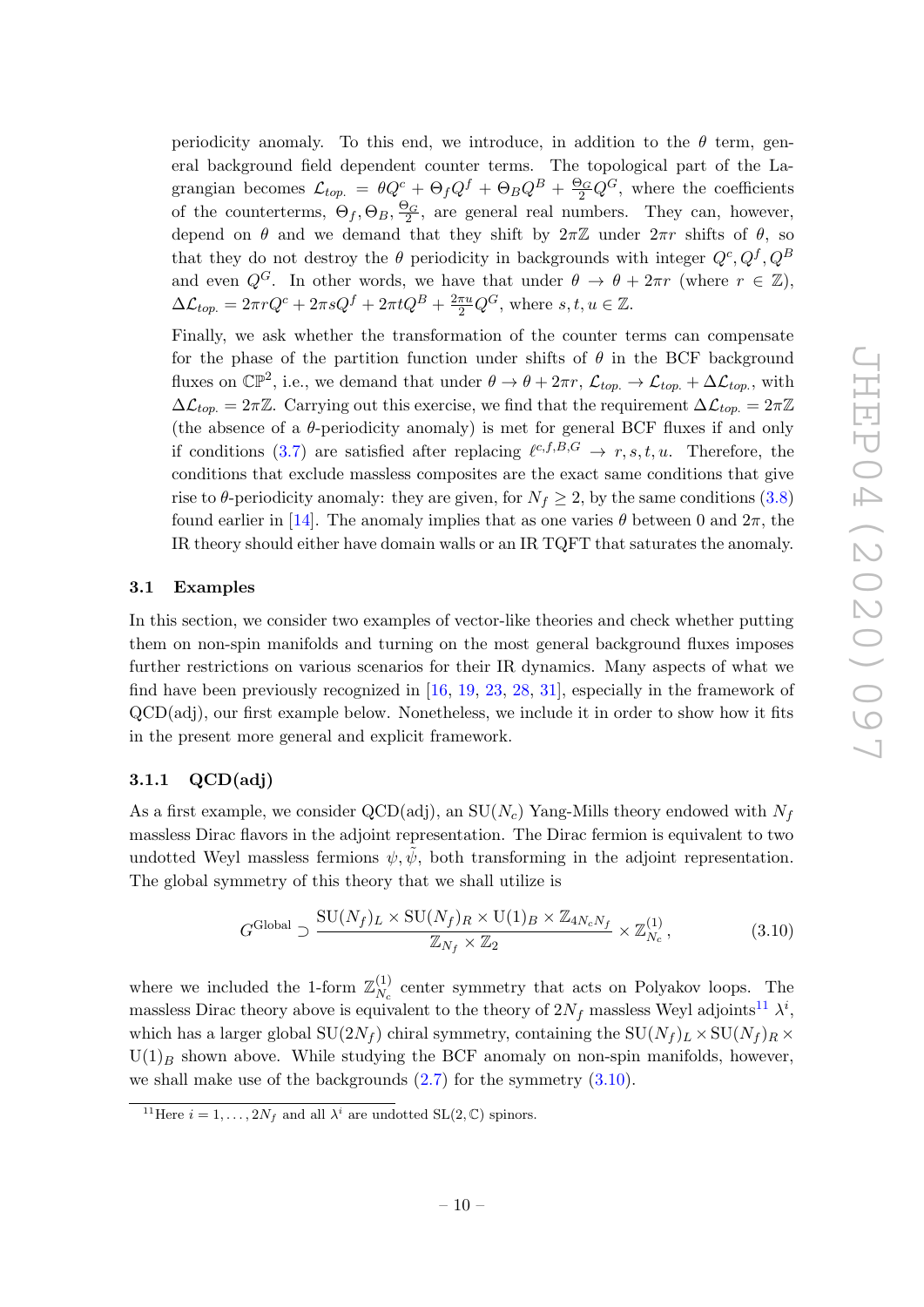This class of theories has been extensively studied in the continuum [\[36–](#page-25-14)[38\]](#page-25-15) and on the lattice [\[39–](#page-25-16)[47\]](#page-26-0), for general theoretical interest, but also because it includes theories of interest for model building beyond the Standard Model. The usual lore is that these theories will either flow to an IR conformal field theory or break their global symmetries, including the discrete chiral symmetry  $\mathbb{Z}_{4N_cN_f}$ . However, more exotic scenarios have recently been discussed in [\[23,](#page-25-1) [28,](#page-25-7) [30–](#page-25-8)[32\]](#page-25-9).<sup>[12](#page-12-0)</sup>

In [\[30\]](#page-25-8), we conjectured that the theory with  $N_c = 2$  and a single  $N_f = 1$  Dirac fermion will form a massless composite, schematically given by  $(\lambda)^3$ , a doublet under the enhanced  $SU(2N_f) = SU(2)$  flavor symmetry, accompanied by the breaking  $\mathbb{Z}_8 \to \mathbb{Z}_4$ , due to an SU(2) invariant four-fermion condensate. This IR scenario has to be supplemented by a TQFT that matches a mixed anomaly between the 0-form discrete chiral and 1-form center symmetries on non-spin backgrounds [\[23\]](#page-25-1), further studied in [\[16,](#page-24-7) [19,](#page-24-4) [31\]](#page-25-13).

Another exotic scenario, applicable to all  $N_c$ ,  $N_f$ , is the proposal of [\[32\]](#page-25-9), where the IR phase of the theory contains  $(N_c^2 - 1) \times 2N_f$  massless fermions (essentially providing a gauge invariant copy of the UV fermion spectrum) which can be thought of as created by operators of the form:

<span id="page-12-3"></span>
$$
\mathcal{O}_1^i = \text{tr}\left[F_{\mu\nu}\gamma^{\mu\nu}\lambda^i\right], \quad \dots, \mathcal{O}_{N_c^2-1}^i = \text{tr}\left[\underbrace{F_{\mu\alpha}\dots F_{\rho\nu}}_{N_c^2-1}\gamma^{\mu\nu}\lambda^i\right].
$$
 (3.11)

This class of composites match all the 0-form anomalies. In addition, there is a TQFT that matches the discrete chiral-center anomaly. Clearly this is also required by the "no-go condition" (ii.) from [\(3.8\)](#page-10-1) as  $gcd(N_c, n_c = N_c) = N_c > 1$ .

It will be instructive to check whether putting  $QCD(\text{adj})$  on  $\mathbb{CP}^2$  can impose further constraints on the above IR scenarios. To this end, we first examine the transformation of the partition function in the UV under the  $\mathbb{Z}_{4N_cN_f}$  discrete chiral symmetry. The index  $(2.11)$  is now given by

$$
\mathcal{J}_D = 2N_cN_fQ^c + (N_c^2 - 1)Q^f + N_f(N_c^2 - 1)(Q^B + Q^G),\tag{3.12}
$$

where  $Q^{c,f,B}$  are given in [\(2.9\)](#page-7-1) after setting  $n_c = 0$  and  $n_f = 1$ . This index is always an integer for all  $m^c$  and  $m^f$ , as can be easily checked. Then, under a  $\mathbb{Z}_{4N_cN_f}$  transformation the partition function acquires the phase  $13$ 

<span id="page-12-2"></span>
$$
\left(\mathcal{Z}_{\rm UV}|_{\mathbb{Z}_{4N_cN_f}}\right)_{\mathbb{CP}^2} \to \mathcal{Z}e^{i\frac{2\pi}{2N_cN_f}\left[N_f(m^c)^2(N_c-1)+(N_c^2-1)\left(\frac{m^f(m^f+1)}{2}+m^Bm^f+N_f\frac{m^B(m^B+1)}{2}\right)\right]}.
$$
\n(3.13)

Thus,  $\mathcal{Z}_{UV}$  transforms by a  $\mathbb{Z}_{2N_cN_f}$  phase for general values of the background BCF fluxes.

<span id="page-12-0"></span> $12$ We stress that while comparing the results in these references to the ones given here, one should keep in mind that  $N_f$  in this paper denotes the number of Dirac, not Weyl flavors. Thus, the discussion here applies to even numbers of Weyl flavors.

<span id="page-12-1"></span><sup>&</sup>lt;sup>13</sup>The U(1)<sub>B</sub> background is taken to have an extra flux  $m^B \in \mathbb{Z}$ ,  $F^B = (\frac{1}{2} + m^B + \frac{n^f}{N_f})$  $\frac{n^f}{N_f}m^f$  )K, cf. [\(2.7\)](#page-6-1).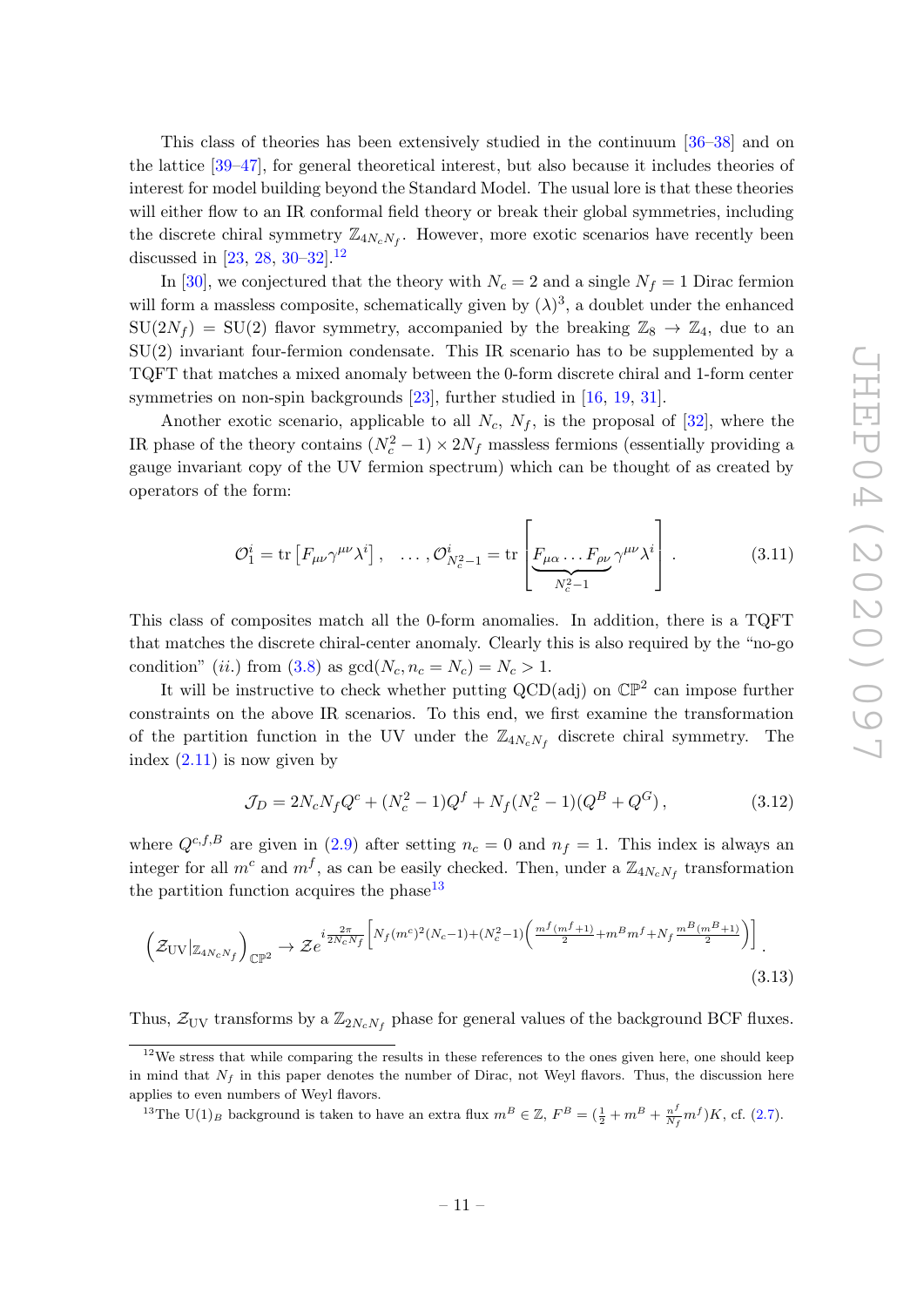Now, we first examine the IR scenario [\[30\]](#page-25-8) for  $N_c = 2$  and a single Dirac fermion  $N_f =$ 1. The IR composite Dirac fermion has unit charge under  $U(1)_B$  and charge 3 under the  $\mathbb{Z}_8$ discrete chiral symmetry.<sup>[14](#page-13-0)</sup> The Dirac index in the IR is obtained by setting  $Q^c = Q^f = 0$ in [\(2.11\)](#page-7-4), which gives  $\mathcal{J}_D = \frac{1}{2} m^B (m^B + 1)$ . Thus, we find  $(\mathcal{Z}_{IR}|_{\mathbb{Z}_8})_{\mathbb{CP}^2} \to e^{i \frac{2\pi \times 3}{8} m^B (m^B + 1)}$ , and hence, from [\(3.13\)](#page-12-2) we find the ratio

<span id="page-13-1"></span>
$$
\left(\frac{\mathcal{Z}_{\rm UV}|_{\mathbb{Z}_8}}{\mathcal{Z}_{\rm IR}|_{\mathbb{Z}_8}}\right)_{\mathbb{CP}^2} = e^{i\frac{2\pi}{4}(m^c)^2}.
$$
\n(3.14)

We note that on a non-spin manifold, this is a  $\mathbb{Z}_4$  phase, while it is a  $\mathbb{Z}_2$  phase on a spin manifold. On  $\mathbb{T}^4$ , the computation follows the same steps, taking  $\text{SU}(N_c)$  't Hooft fluxes (see footnote [4\)](#page-7-2), with  $Q^c = \frac{mm'}{2}$  $\frac{2m'}{2}$ ,  $Q^f = 0$ , and taking  $Q^B = m_b$   $(m, m', m_b \in \mathbb{Z})$ , we have

<span id="page-13-2"></span>
$$
\left(\frac{\mathcal{Z}_{\rm UV}|_{\mathbb{Z}_8}}{\mathcal{Z}_{\rm IR}|_{\mathbb{Z}_8}}\right)_{\mathbb{T}^4} = \frac{e^{i\frac{2\pi}{4}\left(4\frac{mm'}{2} + 3m_b\right)}}{e^{i\frac{2\pi}{4}3m_b}} = e^{i\frac{2\pi}{2}mm'}
$$
\n(3.15)

The fact that the UV and IR partition functions with massless composite fermions transform differently under  $\mathbb{Z}_8$  means that the massless composites cannot be all there is in the IR. In particular, as  $(3.14)$ ,  $(3.15)$  show, there is a mixed anomaly between the discrete chiral and center symmetries (the 't Hooft fluxes  $m, m', m'$ ) which cannot be matched by the IR fermions. This was already recognized in [\[30\]](#page-25-8), where it was proposed that there is spontaneous breaking of the chiral symmetry,  $\mathbb{Z}_8 \to \mathbb{Z}_4$ , by a four-fermion condensate  $\langle det \lambda^i \lambda^j \rangle$ , <sup>[15](#page-13-3)</sup> and that domain walls, via a TQFT coupled to the background fields and describing the two  $\mathbb{Z}_8 \to \mathbb{Z}_4$  vacua, match the mixed discrete-chiral center anomaly.

Consider, however, a chiral transformation in the unbroken  $\mathbb{Z}_4$ . A look at  $(3.14)$ and  $(3.15)$  shows that an unbroken- $\mathbb{Z}_4$  transformation (a  $\mathbb{Z}_8$  transformation applied twice) generates no phase on  $\mathbb{T}^4$ , but does give rise to a  $\mathbb{Z}_2$  phase on  $\mathbb{CP}^2$ . The DW theory, however, is blind<sup>[16](#page-13-4)</sup> to the unbroken  $\mathbb{Z}_4$  group and only matches the anomalies for the broken symmetries, generated by odd powers of  $e^{i\frac{2\pi}{8}}$ . Thus to match the anomaly of the unbroken  $\mathbb{Z}_4$  group [\[23\]](#page-25-1), the scenario proposed in [\[30\]](#page-25-8) has to be modified. The need for such modification is only visible — as  $(3.14)$ ,  $(3.15)$  show — when the theory is placed in consistent non-spin backgrounds. It was argued that one would need to supplement the IR with an extra emergent TQFT and an explicit construction of this TQFT as an emergent  $\mathbb{Z}_2$  gauge theory matching the anomaly of the unbroken  $\mathbb{Z}_4$  on non-spin manifolds (giving rise to the  $\mathbb{Z}_2$  phase) was given [\[16,](#page-24-7) [19,](#page-24-4) [23,](#page-25-1) [31\]](#page-25-13).

Next, we examine the scenario of [\[32\]](#page-25-9). The massless composites  $(3.11)$  have unit  $U(1)_B$ and  $\mathbb{Z}_{4N_cN_f}$  charges, hence the index in the IR is  $\mathcal{J}_D = (N_c^2 - 1) [Q^f + N_F(Q^B + Q^G)] =$ 

<span id="page-13-0"></span><sup>&</sup>lt;sup>14</sup>Recall that  $U(1)_B$  is really the third component of the enhanced SU(2) flavor symmetry of the two-Weyl theory and that the massless fermion is an SU(2) doublet.

<span id="page-13-4"></span><span id="page-13-3"></span> $15$ The determinant is taken in the 2-dimensional space of Weyl flavors.

<sup>&</sup>lt;sup>16</sup>A theory with two vacua and domain walls between should be described, in the IR, by a  $\mathbb{Z}_2$  TQFT with Euclidean Lagrangian  $i\frac{2}{2\pi}\int \phi^{(0)}(da^{(3)} + \ldots)$ , see [\[48\]](#page-26-1) for a recent discussion. Here,  $\phi^{(0)}$  and  $a^{(3)}$  are compact 0-form and 3-form gauge fields  $(d\phi^{(0)}$  and  $da^{(3)}$  have periods  $2\pi\mathbb{Z}$  when integrated over appropriate cycles) and the dots denote background field couplings. Under the action of the broken  $\mathbb{Z}_8$  generators,  $\phi^{(0)}$ shifts by  $\pi$ , but is inert under the unbroken  $\mathbb{Z}_4$  generators.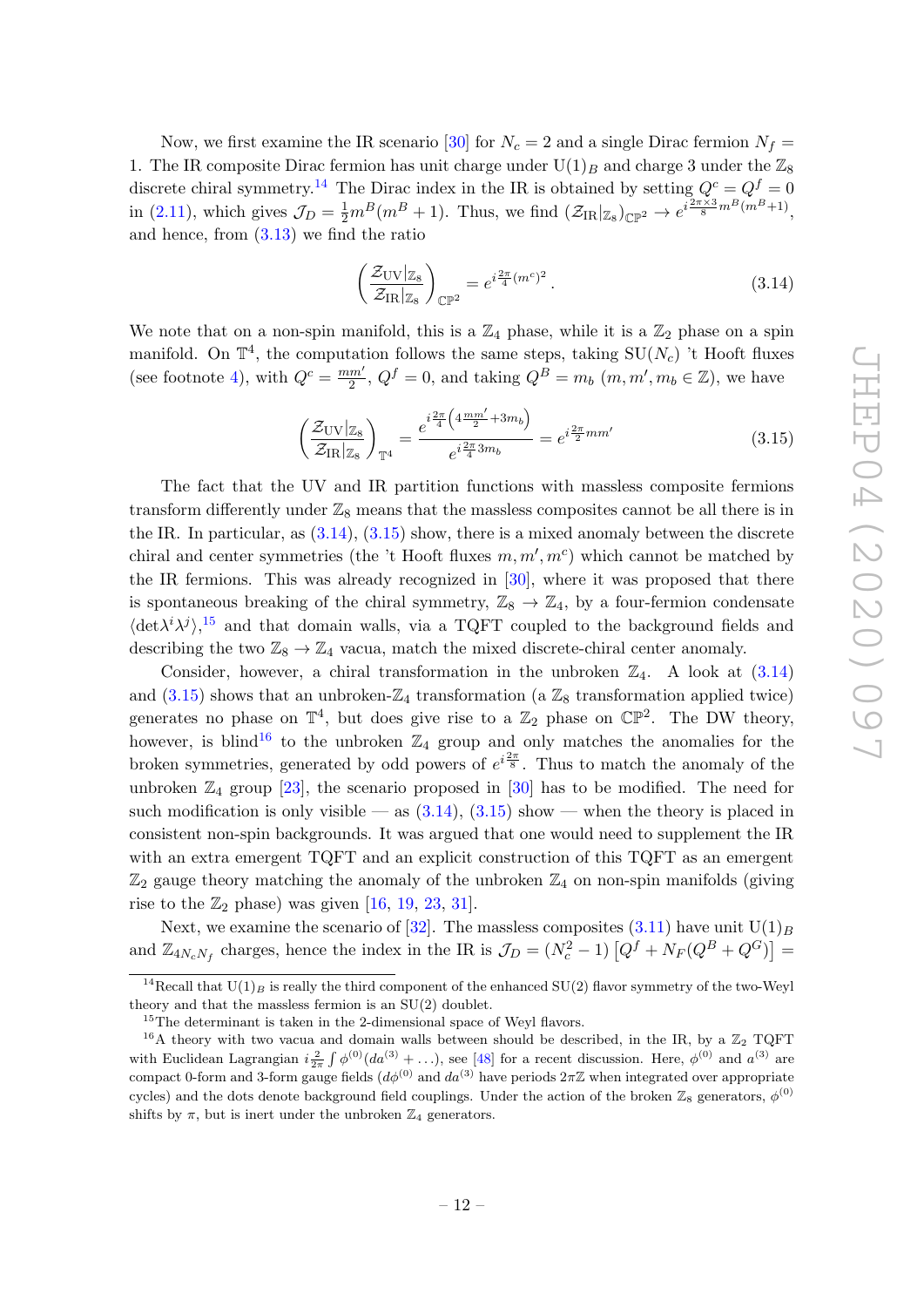$(N_c^2-1)\frac{m_f(m_f+1)}{2}$ . Thus, we find, proceeding as above and taking  $m^B=0$  with no loss of generality, that

<span id="page-14-1"></span>
$$
\left(\frac{\mathcal{Z}_{\text{UV}}|_{\mathbb{Z}_{4N_fN_c}}}{\mathcal{Z}_{\text{IR}}|_{\mathbb{Z}_{4N_fN_c}}}\right)_{\mathbb{CP}^2} = e^{i\frac{2\pi (m^c)^2}{2} \left(1 - \frac{1}{N_c}\right)}.
$$
\n(3.16)

Again, we find that this phase is half the phase one obtains from the mixed anomaly between the discrete chiral and center symmetries on spin manifolds. Ref. [\[32\]](#page-25-9) proposed that a higher-dimensional condensate breaks  $\mathbb{Z}_{4N_fN_c} \to \mathbb{Z}_{4N_f}$ , but as in the above  $N_f = 1, N_c = 2$ example, this is not sufficient to match the anomaly of the unbroken  $\mathbb{Z}_{4N_f}$  symmetry on  $\mathbb{CP}^2$  (it is clear, by applying [\(3.16\)](#page-14-1)  $N_c$  times, that this is a  $\mathbb{Z}_2$ -valued anomaly). Thus, we conclude that an additional emergent TQFT, argued to also be an emergent  $\mathbb{Z}_2$  gauge theory [\[16\]](#page-24-7), has to exist in the IR to match the anomaly of the unbroken  $\mathbb{Z}_{4N_f}$  symmetry on  $\mathbb{CP}^2$ .

To summarize, in both scenarios [\[30,](#page-25-8) [32\]](#page-25-9), the IR theory consists of three decoupled sectors: massless composite fermions, a  $\mathbb{Z}_{N_c}$  TQFT due to the spontaneous chiral symmetry breaking (with  $N_c$  vacua and domain walls), and an emergent topological  $\mathbb{Z}_2$  gauge theory. Here, we shall not speculate on the likelihood of this scenario and simply refer the reader to [\[47\]](#page-26-0) for the up-to-date status of the lattice studies.

## <span id="page-14-0"></span>3.1.2 SU(6) with a Dirac fermion in the two-index anti-symmetric representation

As our second study of the new anomaly, we consider  $SU(N_c = 6)$  vector-like theory with a single Dirac spinor with  $R$  taken to be the two-index antisymmetric representation (N-ality  $n_c = 2$ ). We denote its two undotted Weyl-fermion components as  $\psi, \tilde{\psi}$ , transforming in  $\mathcal R$  and  $\overline{\mathcal R}$ , respectively. Recalling [\(2.1\)](#page-4-4), the global symmetry of this theory is

$$
G^{\text{global}} = \frac{U_B(1) \times \mathbb{Z}_8}{\mathbb{Z}_3 \times \mathbb{Z}_2} \times \mathbb{Z}_2^{(1)},\tag{3.17}
$$

where we modded by the  $\mathbb{Z}_3$ , the discrete group that acts faithfully on fermions, and the  $\mathbb{Z}_2$  subgroup of the Lorentz group, while the 1-form center symmetry  $\mathbb{Z}_2^{(1)}$  $2^{(1)}$  should be understood as acting on topologically nontrivial Wilson loops.

A possible phase of the theory is one where a bilinear fermion condensate  $\langle \psi \psi \rangle$  forms. This condensate preserves the vectorlike  $U(1)_B$  but breaks  $\mathbb{Z}_8$  down to  $\mathbb{Z}_2$ . The theory is gapped and in the deep IR the anomaly is matched by a  $\mathbb{Z}_4$  TQFT describing the four ground states of the theory. This number of vacua is consistent with the constraints on gapped phases of such theories recently derived in [\[19\]](#page-24-4). This is also the breaking pattern expected when the theory is coupled to an axion [\[22\]](#page-25-0).

In what follows, we study the viability of a more exotic scenario for the IR physics, namely the possibility to match the anomalies via a single massless composite Dirac fermion of the form<sup>[17](#page-14-2)</sup>  $\mathcal{O} \sim (\psi)^3$ ,  $\tilde{\mathcal{O}} \sim (\tilde{\psi})^3$ , which has charge 3 under both  $U(1)_B$  and  $\mathbb{Z}_8$ . It is a

<span id="page-14-2"></span><sup>&</sup>lt;sup>17</sup>Derivative and field strength insertions may be required in the precise definition of  $\mathcal{O}, \tilde{\mathcal{O}}$ . These, however, do not affect the U(1)<sub>B</sub> and  $\mathbb{Z}_8$  quantum numbers of relevance here.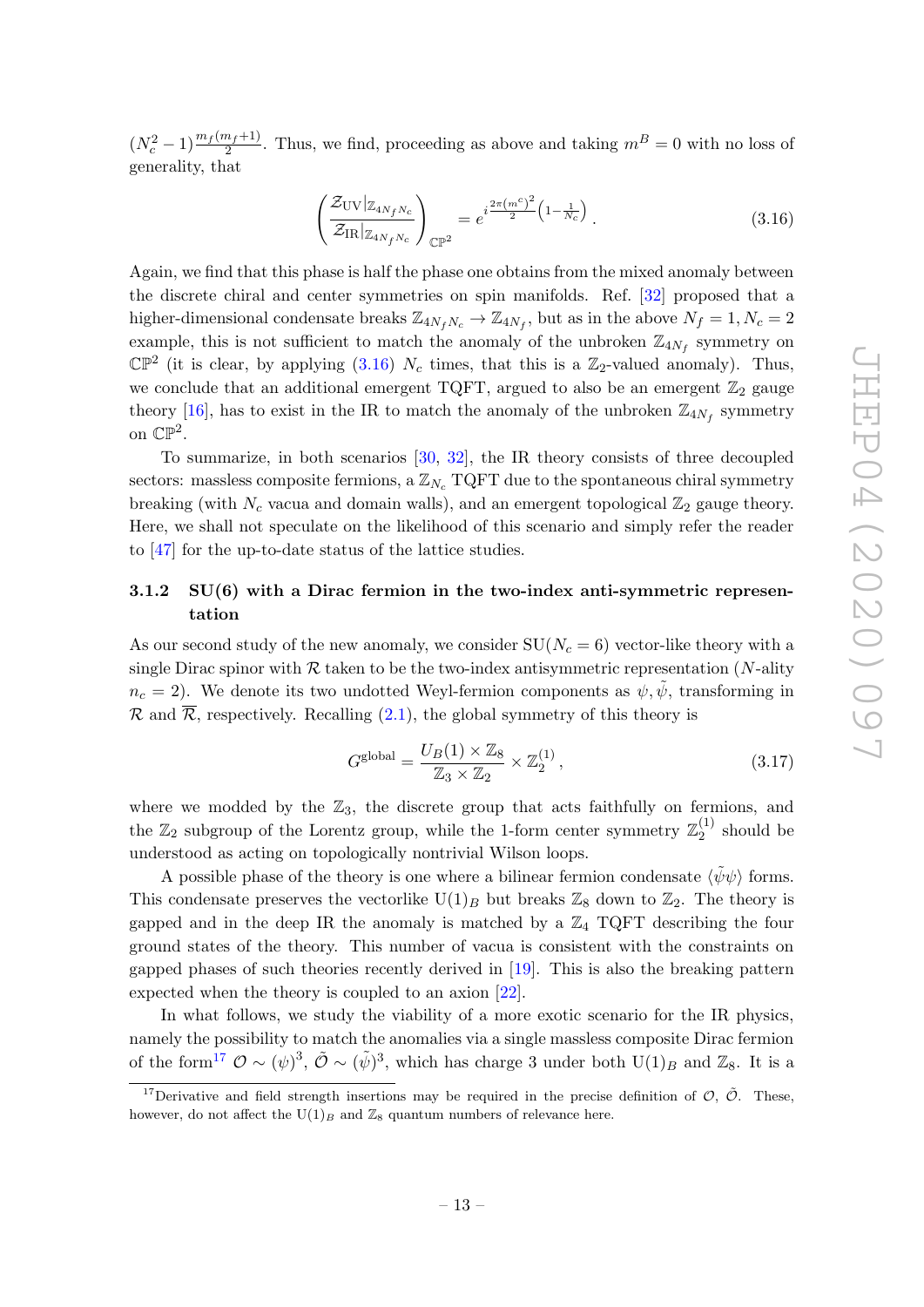simple exercise to check that all the 0-form anomalies are matched by the  $\mathcal O$  composite. Using (i) in  $(3.7)$ , ignoring (ii), (iii), and (iv) since we are dealing with a single Dirac fermion, one can easily show that there is no integer  $\ell^c$  that satisfies [\(3.7\)](#page-9-5). Hence, additional IR data to a massless fermions spectrum is needed.

Next, we check whether  $\mathcal O$  matches the BCF 't Hooft anomaly on  $\mathbb{CP}^2$ . We will also compare the result with that of the BCF anomaly on a spin manifold. To this end, let us examine the change of the partition function under a global  $\mathbb{Z}_8$  chiral transformation in the background of the BC fluxes on  $\mathbb{CP}^2$ . From [\(3.1\)](#page-8-3), using [\(2.9\)](#page-7-1), [\(2.10\)](#page-7-5) with  $m_f = 0$ , and recalling that the anomaly is twice the Dirac index [\(2.11\)](#page-7-4),  $\mathcal{J}_D = \frac{5}{2} m^c (m^c + 1)$ , we find in the UV:

$$
\left(\mathcal{Z}_{\rm UV}|_{\mathbb{Z}_8}\right)_{\mathbb{CP}^2} \to \mathcal{Z}e^{i\frac{2\pi}{8}2\mathcal{J}_D} = \mathcal{Z}e^{i2\pi\frac{m^c(m^c+1)}{8}}.\tag{3.18}
$$

In the IR, the Dirac index<sup>[18](#page-15-0)</sup> for the composite  $\mathcal{O}$  is  $\mathcal{J}_D = 1 + \frac{m^c}{2} (m^c + 3)$ , thus we find

$$
\left(\mathcal{Z}_{\mathrm{IR}}|_{\mathbb{Z}_8}\right)_{\mathbb{CP}^2} \to \mathcal{Z}e^{i\frac{2\pi}{8}3 \times 2\mathcal{J}_D} = \mathcal{Z}e^{i2\pi\frac{3}{4}\left(1 + \frac{m^c(m^c+3)}{2}\right)}.
$$
\n
$$
(3.19)
$$

Therefore, the ratio between the  $\mathbb{Z}_8$  chiral transformations of the partition function in the UV and IR theories in the same BC background [\(2.7\)](#page-6-1) is

<span id="page-15-1"></span>
$$
\left(\frac{\mathcal{Z}_{\rm UV}|_{\mathbb{Z}_8}}{\mathcal{Z}_{\rm IR}|_{\mathbb{Z}_8}}\right)_{\mathbb{CP}^2} = e^{i\frac{2\pi}{4}(-1+(m^c)^2)}\ .\tag{3.20}
$$

If the massless composite  $\mathcal O$  matches all anomalies, the phase on the r.h.s. of  $(3.20)$  should be unity for all values of the  $SU(N_c)$  't Hooft fluxes  $m^c$ . Clearly, this is not the case and [\(3.20\)](#page-15-1) implies that there is a  $\frac{\pi}{2}$  phase mismatch between the UV and IR 't Hooft anomalies on  $\mathbb{CP}^2$ . This phase is obtained even if we completely turn off the SU( $N_c$ ) 't Hooft fluxes by setting  $m^c = 0$ , hence the anomaly is solely due to putting the theory on a non-spin manifold, i.e., there is a mixed anomaly between the 0-form  $\mathbb{Z}_8$  discrete chiral symmetry and the U(1)<sub>B</sub> – gravity background required to put the theory on  $\mathbb{CP}^2$ . The mismatch [\(3.20\)](#page-15-1) indicates that a single composite in the IR cannot by itself match this mixed anomaly. In addition to the composite, the theory has to be supplemented by partial breaking of  $\mathbb{Z}_8$  and/or an IR TQFT.

It is also important to compare the situation with the BCF anomaly on a spin manifold. One can repeat the above exercise on  $\mathbb{T}^4$  to find, in the background of BC fluxes  $(\text{recall } (3.15))$  $(\text{recall } (3.15))$  $(\text{recall } (3.15))$ 

<span id="page-15-2"></span>
$$
\left(\frac{\mathcal{Z}_{\rm UV}|_{\mathbb{Z}_8}}{\mathcal{Z}_{\rm IR}|_{\mathbb{Z}_8}}\right)_{\mathbb{T}^4} = e^{i\pi mm'},\tag{3.21}
$$

instead of [\(3.20\)](#page-15-1) on  $\mathbb{CP}^2$ . The  $\pi$  phase mismatch can also be obtained as the result of a mixed anomaly between  $\mathbb{Z}_8$  and the 1-form  $\mathbb{Z}_2^{(1)}$  $_{2}^{(1)}$  center symmetry [\[15\]](#page-24-10). In both  $\mathbb{CP}^2$  and  $\mathbb{T}^4$ cases [\(3.20\)](#page-15-1), [\(3.21\)](#page-15-2) we find that one needs to supplement the theory with an emergent IR

<span id="page-15-0"></span> $18$ The IR composite only couples to the gravitational and baryon number backgrounds [\(2.7\)](#page-6-1), hence  $Q^c = Q^f = 0$ . In addition, since the baryon charge of  $\mathcal O$  is 3, the formula for the index [\(2.11\)](#page-7-4) has to be modified by multiplying  $Q_B$  by  $3^2$  and taking  $\dim_{\mathcal{R}} f \dim_{\mathcal{R}} c = 1$ .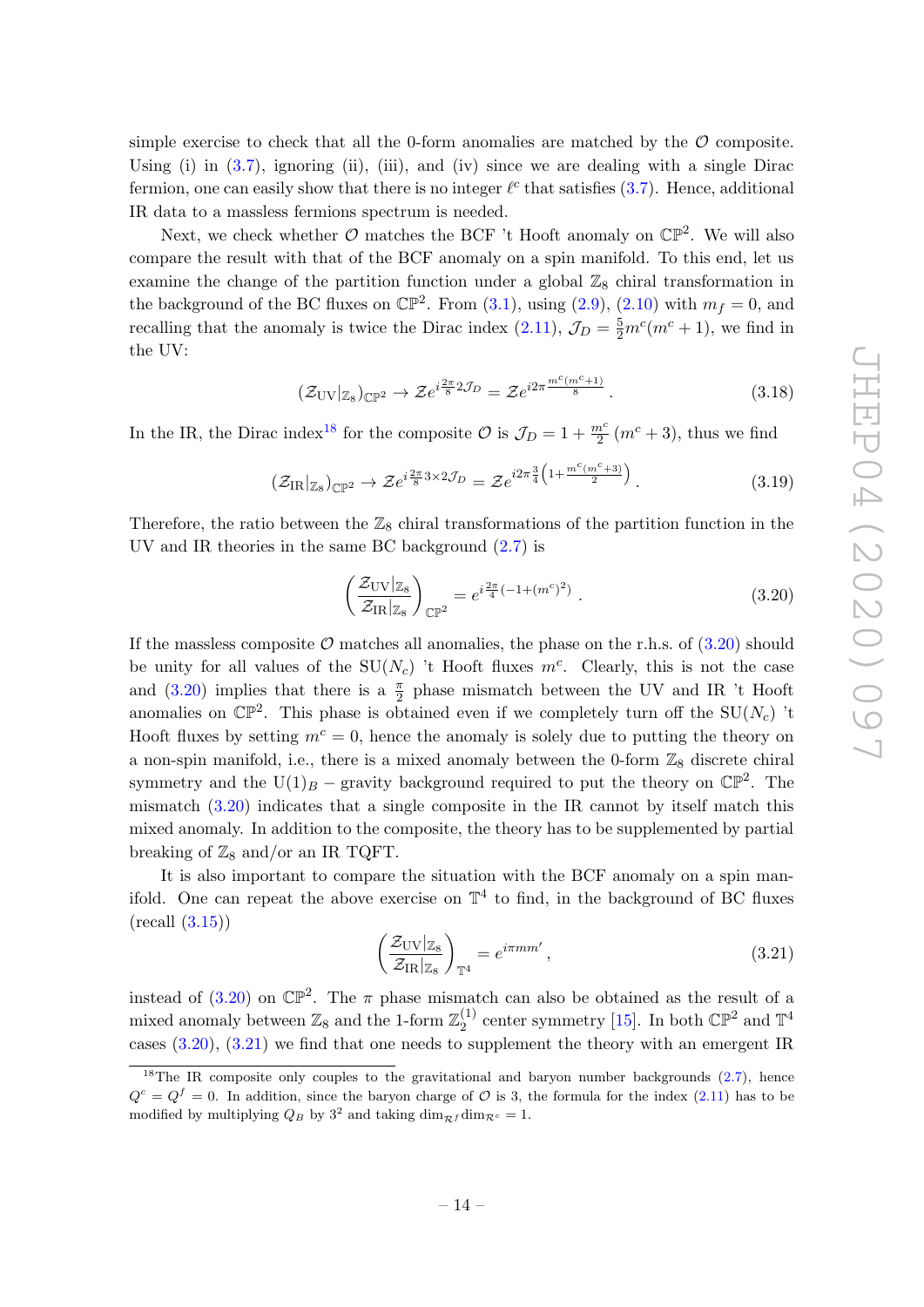TQFT in order to match the phases in  $(3.20)$ ,  $(3.21)$ . The  $\mathbb{T}^4$  UV/IR phase mismatch  $(3.21)$ , for the broken  $\mathbb{Z}_8$  generators, could be due to domain walls from the spontaneous breaking  $\mathbb{Z}_8 \to \mathbb{Z}_4$  by a  $(\tilde{\psi}\psi)^2$ -condensate (recall also that  $\mathbb{Z}_2 \in \mathbb{Z}_4$  is fermion number). This, however would not match the nontrivial  $\mathbb{Z}_2$ -valued anomaly in the unbroken- $\mathbb{Z}_4$  transformation of the partition function on a non-spin manifold [\(3.20\)](#page-15-1). Thus, we conclude that, once again, putting the theory on a non-spin manifold gives more constraints on the IR physics, by requiring an extra TQFT to match the anomaly of the unbroken  $\mathbb{Z}_4$  symmetry on  $\mathbb{CP}^2$ (the phase to be matched is, again, a  $\mathbb{Z}_2$  phase). The results of [\[16\]](#page-24-7) imply that such a  $\mathbb{Z}_4$  and  $\mathbb{Z}_2^{(1)}$  $^{(1)}_2$ -center symmetric TQFT exists: the anomaly inflow action is nontrivial if one assumes  $\mathbb{Z}_8$  and  $\mathbb{Z}_2^{(1)}$  $\frac{1}{2}$  unbroken symmetries (precluding the existence of a symmetric gapped phase [\[16\]](#page-24-7)), but trivializes for the case of unbroken  $\mathbb{Z}_4$  and  $\mathbb{Z}_2^{(1)}$  $2^{(1)}$ . See also the discussion of the more general case near eq.  $(3.30)$  in the following section.

# <span id="page-16-0"></span>3.1.3 SU( $4k + 2$ ) with fermions in the two-index (anti)-symmetric representation

Here, we generalize the SU(6)-theory analysis to  $SU(4k+2)$  with a single Dirac fermion in the two-index symmetric  $(S)$  or anti-symmetric  $(AS)$  representation.<sup>[19](#page-16-1)</sup> The conclusion, with regards to an IR phase with composite massless fermions, is essentially the same as in the  $SU(6)$  theory of section [3.1.2.](#page-14-0) Below, we give the details for completeness.

We turn on color and baryon-number fluxes and use  $(2.11)$  to calculate the Dirac index in the UV. Recalling that  $Q^c = \frac{(m^c)^2}{2}$  $\frac{a^{c})^{2}}{2}\left(1-\frac{1}{4k+2}\right), Q^{B}=\frac{1}{2}$  $\frac{1}{2} \left( \frac{1}{2} + \frac{2m^c}{4k+2} \right)^2$ ,  $T_{\text{S,AS}} = 4k + 2 \pm 2$ , and dim<sub>S,AS</sub> =  $\frac{1}{2}$  $\frac{1}{2}(4k+2)(4k+2\pm 1)$ , we find

$$
\mathcal{J}_D^{\text{UV}} = \begin{cases} \frac{m^c}{2} (3 + 5m^c + 4k(1 + m^c)) & \text{S} \,, \\ \frac{m^c}{2} (m^c + 1)(4k + 1) & \text{AS} \,, \end{cases} \tag{3.22}
$$

from which one can readily find that the partition function receives the following phases upon performing a discrete chiral symmetry transformation  $\mathbb{Z}_{2(4k+2\pm2)}$ :

$$
\left(\mathcal{Z}_{\mathrm{UV}}|_{\mathbb{Z}_{2(4k+2\pm2)}}\right)_{\mathbb{CP}^2} \to \mathcal{Z}e^{i\frac{2\pi}{4k+2\pm2}\mathcal{J}_D^{\mathrm{UV}}}\,. \tag{3.23}
$$

As above, we focus on the anomaly constraints on an exotic scenario for the IR physics. We assume that the 0-form anomalies are saturated in the IR by a set of massless composites. This can be achieved in the AS case by a single composite  $\mathcal{O} \sim (\psi)^{2k+1}$  and single anti-composite  $\tilde{\mathcal{O}} \sim (\tilde{\psi})^{2k+1}$ , while in the S case we need<sup>[20](#page-16-2)</sup> 3 + 4k composites  $\mathcal{O} \sim (\psi)^{2k+1}$  and anti-composites  $\tilde{\mathcal{O}} \sim (\tilde{\psi})^{2k+1}$ , possibly with appropriate insertions of derivatives and/or gluonic fields. Since all the IR composites are color singlets, only the baryon flux will contribute to the Dirac index:

$$
\mathcal{J}_D^{\text{IR}} = (2k+1)^2 Q^B - \frac{1}{8} = \frac{1}{2} \left[ k(k+1) + m^c (1 + 2k + m^c) \right] \tag{3.24}
$$

<span id="page-16-1"></span><sup>&</sup>lt;sup>19</sup>Notice that  $SU(4k)$  with fermions in the two-index S or AS does not admit color-singlet fermions in the IR. Hence, we exclude this case from our discussion.

<span id="page-16-2"></span><sup>&</sup>lt;sup>20</sup>To match the 0-form anomalies involving  $\mathbb{Z}_{2(4k+4)}$ .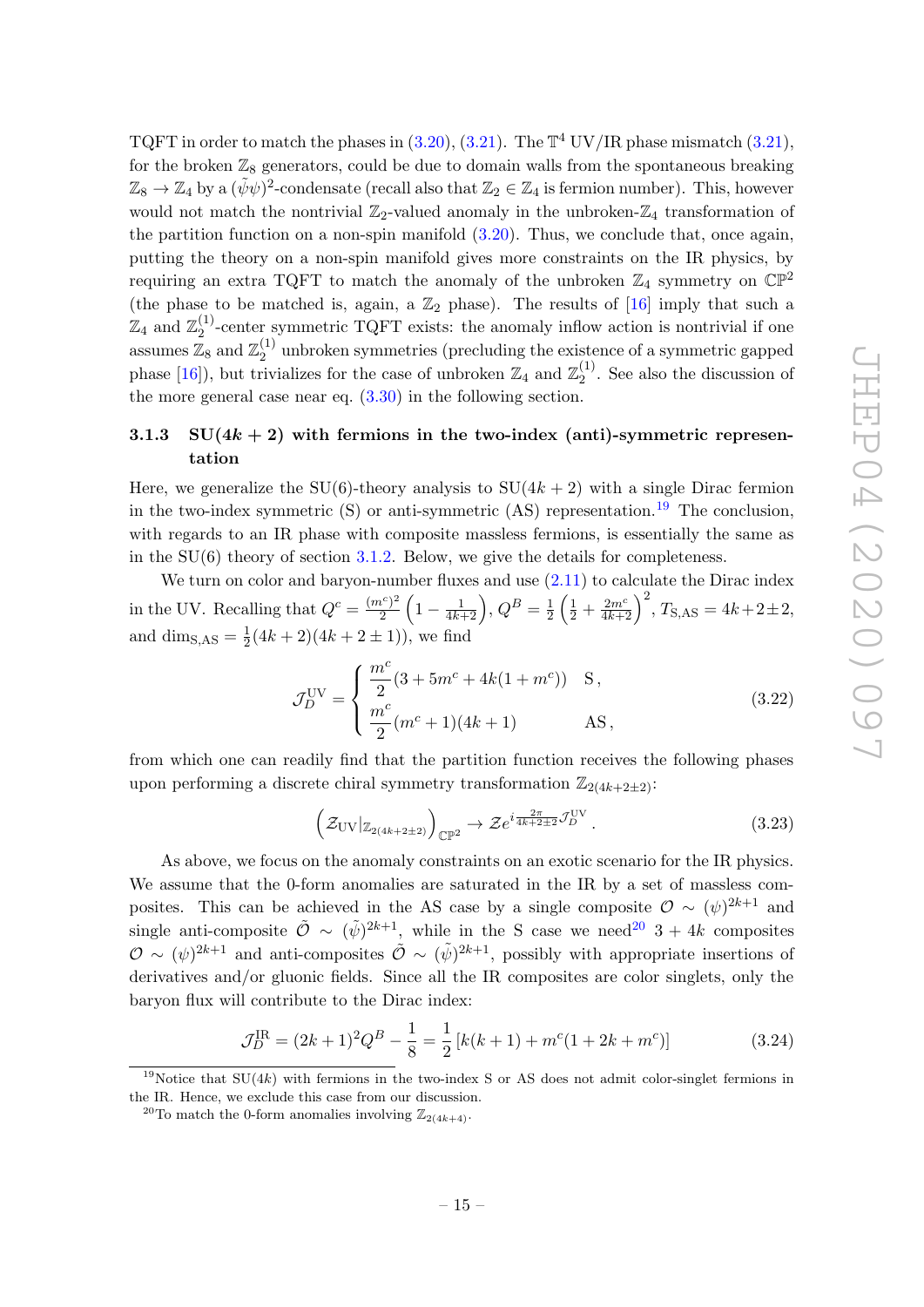for each of the symmetric and anti-symmetric Dirac composites, and we used the fact that the  $U(1)_B$  charges of the composites is  $2k + 1$ . Using this information, we obtain the following phases in the partition function upon performing a discrete chiral transformation:

$$
\left(\mathcal{Z}_{IR}|_{\mathbb{Z}_{2(4k+2\pm2)}}\right)_{\mathbb{CP}^2} \to \mathcal{Z} \times \begin{cases} e^{i2\pi \frac{(2k+1)(3+4k)\mathcal{J}_D^{\text{IR}}}{4k+4}} & S \\ e^{i2\pi \frac{(2k+1)\mathcal{J}_D^{\text{IR}}}{4k}} & AS \end{cases},
$$
(3.25)

where we used the fact that we need  $3 + 4k$  composites in the symmetric case. Finally, after some algebra we obtain the ratios:

<span id="page-17-1"></span>
$$
\left(\frac{\mathcal{Z}_{\text{UV}}|_{\mathbb{Z}_{2(4k+2\pm2)}}}{\mathcal{Z}_{\text{IR}}|_{\mathbb{Z}_{2(4k+2\pm2)}}}\right)_{\mathbb{CP}^2} = \begin{cases} e^{i2\pi \frac{-3k - 10k^2 - 12km^c + 2(m^c)^2}{8}} & \text{S} \\ e^{i2\pi \frac{-1 - 2k^2 + 2(m^c)^2 - k(3 + 4m^c)}{8}} & \text{AS} \end{cases} \tag{3.26}
$$

This phase mismatch between the UV and IR implies that turning on BC fluxes on  $\mathbb{CP}^2$ rules out the set of composites as the sole spectrum in the IR. For the S case, we obtain a  $\mathbb{Z}_8$ -valued anomaly on  $\mathbb{CP}^2$  for odd values of k, and a  $\mathbb{Z}_4$ -valued one for even values of k, while for the AS case we obtain a  $\mathbb{Z}_4$  phase for odd-k and a  $\mathbb{Z}_8$  phase for even-k.

Before we continue with studying the implications of  $(3.26)$ , let us contrast the situation on  $\mathbb{CP}^2$  with that on  $\mathbb{T}^4$ . In the latter case we can turn on general color and baryon fluxes in the 1-2 and 3-4 planes:  $Q^c = m_{12}^c m_{34}^c \left(1 - \frac{1}{4k+2}\right), Q^B = \frac{4m_{12}^c m_{34}^c}{(4k+2)^2}$ . Then, the Dirac index in the UV is given by

$$
\mathcal{J}_D^{\text{UV}} = m_{12}^c m_{34}^c (4k + 3 \pm 2) \,, \tag{3.27}
$$

for the S and AS cases, respectively. In the IR the composites are color singlets, they have charge  $2k + 1$  under  $U(1)_B$ , and therefore, the index is

$$
\mathcal{J}_D^{\text{IR}} = (2k+1)^2 \frac{4m_{12}^c m_{34}^c}{(4k+2)^2} = m_{12}^c m_{34}^c.
$$
 (3.28)

Repeating the above steps, we obtain the following phases upon performing a  $\mathbb{Z}_{2(4k+2\pm 2)}$ discrete chiral transformations in the BC fluxes:

<span id="page-17-3"></span>
$$
\left(\frac{\mathcal{Z}_{\text{UV}}|_{\mathbb{Z}_{2(4k+2\pm2)}}}{\mathcal{Z}_{\text{IR}}|_{\mathbb{Z}_{2(4k+2\pm2)}}}\right)_{\mathbb{T}^4} = \left\{\begin{matrix} e^{i\pi m_{12}^c m_{34}^c} & \text{S} \\ e^{i\pi m_{12}^c m_{34}^c} & \text{AS} \end{matrix}\right.\right. \tag{3.29}
$$

Here, the phase we obtain is the exact same  $\mathbb{Z}_2$  phase one encounters from the discretechiral/1-form  $\mathbb{Z}_2$ -center anomaly.

The symmetry breaking scenario consistent with the above massless composite spectrum is as follows. For the case of symmetric tensor (S) representation, we assume a nonvanishing  $(\psi \tilde{\psi})^{2k+2}$  condensate (with all other condensates zero) breaking the chiral symmetry  $\mathbb{Z}_{2(4k+4)} \to \mathbb{Z}_{4k+4}$ . The anomaly inflow 5d action has the form

<span id="page-17-0"></span>
$$
e^{i\frac{2\pi}{2}\int_{M_5} \frac{2(4k+4)A^{(1)}}{2\pi}\wedge \frac{2B^{(2)}}{2\pi}\wedge \frac{2B^{(2)}}{2\pi}}, \qquad (3.30)
$$

with  $A^{(1)}$  a 1-form gauge field for  $\mathbb{Z}_{2(4k+4)}$  and  $B^{(2)}$  a 2-form gauge field for the  $\mathbb{Z}_2^{(1)}$  $2^{(1)}$  center symmetry.<sup>[21](#page-17-2)</sup> The chiral variation of  $(3.30)$  reproduces the  $\mathbb{Z}_2$ -valued mixed anomaly  $(3.29)$ .

<span id="page-17-2"></span><sup>&</sup>lt;sup>21</sup>The normalization and transformation properties of  $A^{(1)}$  and  $B^{(2)}$  are as in [\[4–](#page-24-1)[6\]](#page-24-2).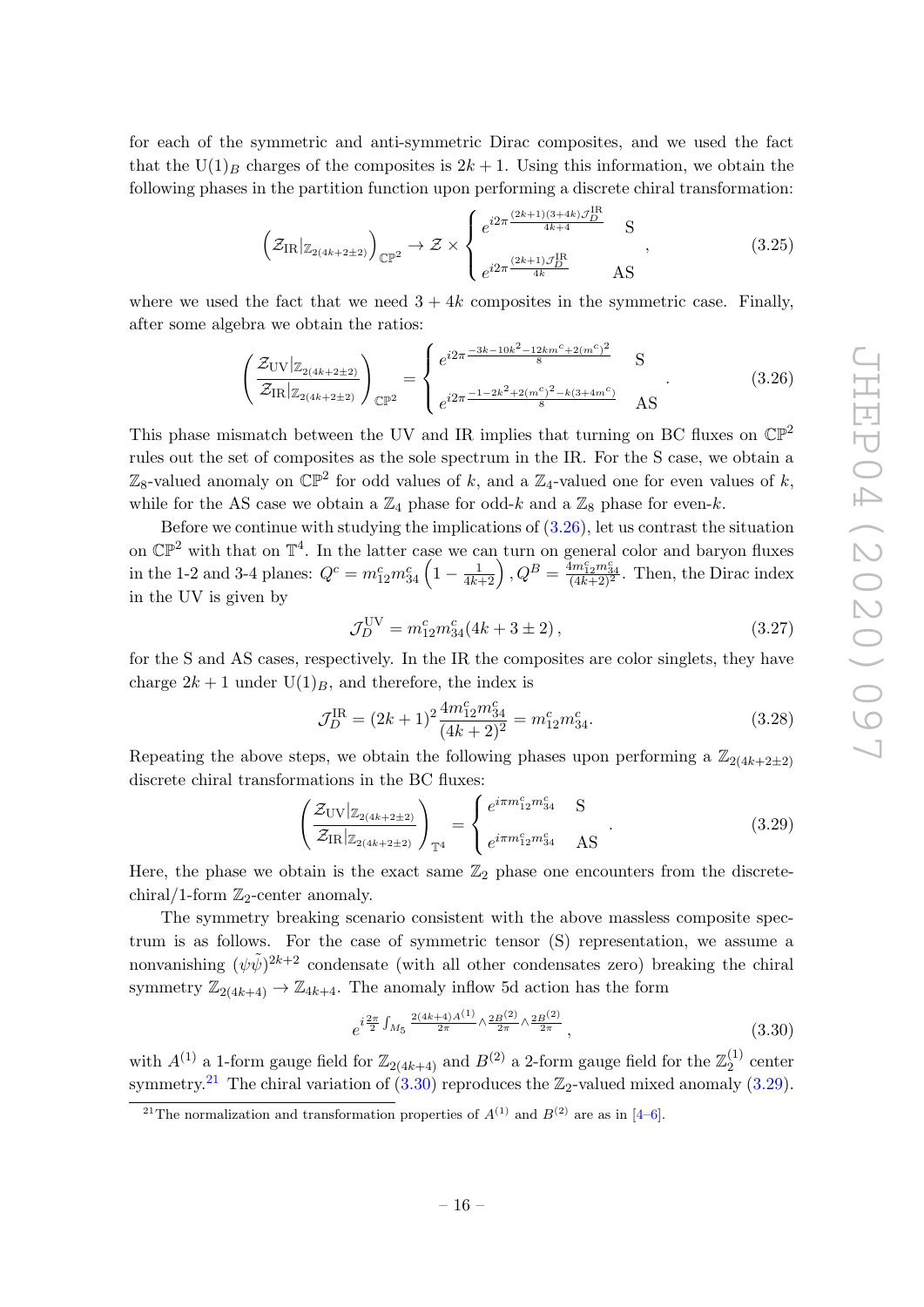In addition, [\(3.30\)](#page-17-0) evaluates to  $e^{i\pi}$  on  $\mathbb{S}^1 \times \mathbb{S}^2 \times \mathbb{S}^2$ , thus, according to [\[16\]](#page-24-7) no  $\mathbb{Z}_{2(4k+4)}$ - and  $\mathbb{Z}_2^{(1)}$  $^{(1)}_2$ -symmetric unitary TQFT exists to match this anomaly, implying that the symmetry has to suffer at least partial breakdown. However, when  $\oint \frac{2(4k+4)A^{(1)}}{2\pi} = 2$ , i.e. with the background restricted to the unbroken  $\mathbb{Z}_{4k+4}$ , the expression  $(3.30)$  evaluates to unity and a symmetric TQFT matching the unbroken symmetries anomaly is not excluded.<sup>[22](#page-18-2)</sup> A similar scenario with  $\mathbb{Z}_{8k} \to \mathbb{Z}_{4k}$  symmetry breaking, due to a nonzero  $(\psi \tilde{\psi})^{2k}$  condensate, holds for the AS case.

As in the composite-fermion QCD(adj) scenarios discussed in the previous section, there are three decoupled sectors in the IR: massless composite fermions, domain walls and multiple vacua due to the symmetry breaking, and a TQFT to match the anomaly of the unbroken chiral symmetry. As before, we shall not dwell on the likelihood of these exotic IR phases appearing in the nonabelian gauge theories under consideration.

#### <span id="page-18-0"></span>3.2 Comments on future studies

In this section, we studied a few examples illustrating the utility of the mixed chiral/BCF anomaly on non-spin backgrounds. Our main focus was on exotic phases where massless composite fermions saturate the "traditional" 0-form 't Hooft anomalies. The main lesson we take is that the new generalized 't Hooft anomalies on both spin and non-spin manifolds yield further constraints.

It is clear that generalized 't Hooft anomalies will also have implications on the physics of "vanilla" phases where fermion bilinears obtain expectation values maximally breaking the chiral symmetries. As the analysis [\[23\]](#page-25-1) of SU(2) QCD(adj) with a single Dirac flavor showed, the structure of the IR theory, its domain walls, and confining strings can reflect the anomalies in an intricate way. It would be interesting to understand the implications of anomaly matching for similar phases in more general theories, including chiral theories or the ones studied in [\[14\]](#page-24-9). Constructing the IR TQFTs that must accompany the various exotic phases mentioned here is also of interest (we also note that their UV origin remains mysterious). Anomalies should also have implications for the finite temperature phase structure, as in  $[5, 7, 50-52]$  $[5, 7, 50-52]$  $[5, 7, 50-52]$  $[5, 7, 50-52]$  $[5, 7, 50-52]$  $[5, 7, 50-52]$ .

#### Acknowledgments

We thank Georg Bergner and Andreas Wipf for many interesting discussions. MA gratefully acknowledges the hospitality at the University of Jena and the University of Toronto. MA is supported by the NSF grant PHY-1720135. EP is supported by a Discovery Grant from NSERC.

### <span id="page-18-1"></span>A Some useful formulae for  $\mathbb{CP}^2$

In this appendix, we review important facts about the complex projective space  $\mathbb{CP}^2$ . Our notation largely follows [\[53,](#page-26-4) [54\]](#page-26-5).  $\mathbb{CP}^2$  is the set of lines in the three-dimensional complex

<span id="page-18-2"></span> $^{22}$ The recent ref. [\[49\]](#page-26-6) asserts that all symmetric TQFTs not excluded by [\[16\]](#page-24-7) do in fact exist.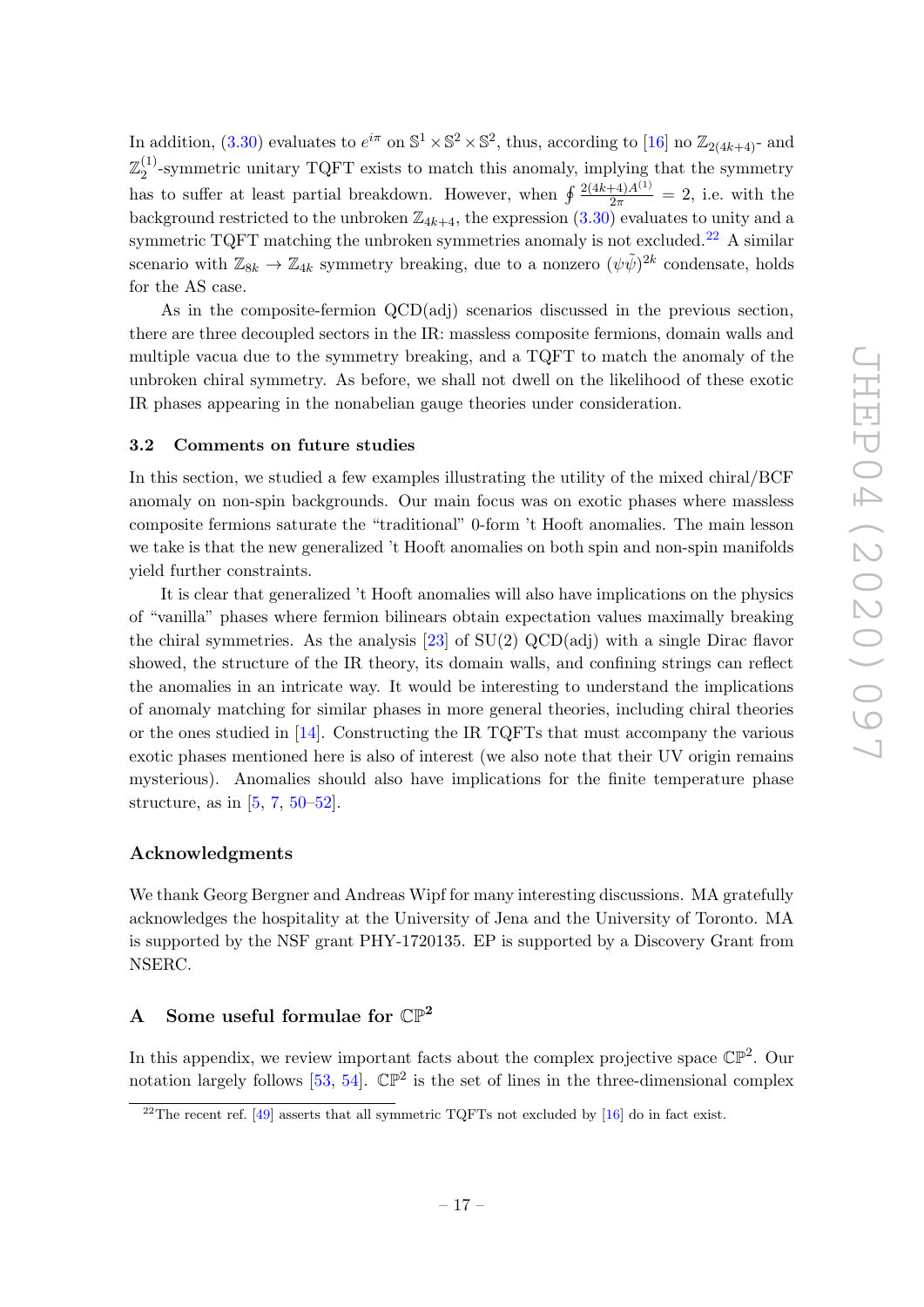space,  $\mathbb{C}^3$ , passing through the origin.  $\mathbb{CP}^2$  can be described by the complex coordinates  $\Xi = (\xi_1, \xi_2, \xi_3) \neq (0, 0, 0)$  (here  $\xi_{1,2,3} \in \mathbb{C}$ ) modulo the identification  $\Xi \equiv \lambda \Xi$  for any complex number  $\lambda \neq 0$ . One can cover  $\mathbb{CP}^2$  with three patches  $U_i$   $(i = 1, 2, 3,$  where  $U_i$ covers  $\xi_i \neq 0$ ) such that the transition functions on the overlap  $U_i \cap U_j$  are holomorphic.  $\mathbb{CP}^2$  is a Kähler manifold, with a Kähler 2-form given by

<span id="page-19-2"></span>
$$
K = i \partial \wedge \bar{\partial} \mathcal{K}, \qquad (A.1)
$$

where  $\partial$  is defined as  $\partial f \equiv \sum_{\alpha}$  $\frac{\partial f}{\partial z^{\alpha}}dz^{\alpha}$  (and similarly for  $\bar{\partial}$ ) and K is the Kähler potential:

<span id="page-19-0"></span>
$$
\mathcal{K} = \log\left(1 + \sum_{\alpha=1}^{2} z^{\alpha} \bar{z}^{\alpha}\right),\tag{A.2}
$$

where  $z^{1,2}$  cover one of the patches  $U_i$ . Taking  $z^1 \equiv \xi^1/\xi^3$ ,  $z^2 \equiv \xi^2/\xi^3$ , this is the  $U_3$  patch with  $\xi_3 \neq 0$ . At the points  $\xi^3 = 0$  in  $\mathbb{CP}^2$ , we have  $(\xi^1, \xi^2) \equiv \lambda(\xi^1, \xi^2)$ , i.e. a two-sphere  $\mathbb{S}^2 = \mathbb{CP}^1$ . In the coordinates used in  $(A.2)$ , the  $\mathbb{S}^2$  is at  $|z|^\alpha \to \infty$ . (This is also clear from the explicit expression for the metric  $(A.5)$ , shown in polar coordinates in  $(A.10)$ .)

The Kähler 2-form [\(A.1\)](#page-19-2) is closed,  $dK = 0$ , and co-closed,  $\delta K = 0$ , and is associated to the metric tensor  $g_{\alpha\bar{\beta}}$ :

$$
K = i \; g_{\alpha \bar{\beta}} dz^{\alpha} \wedge d\bar{z}^{\beta} \,. \tag{A.3}
$$

Therefore, we immediately find

$$
g_{\alpha\bar{\beta}} = \frac{\delta_{\alpha\beta}}{1 + \sum_{\alpha=1}^{2} z^{\alpha} \bar{z}^{\alpha}} - \frac{\bar{z}^{\alpha} z^{\beta}}{\left(1 + \sum_{\alpha=1}^{2} z^{\alpha} \bar{z}^{\alpha}\right)^{2}}.
$$
 (A.4)

Now, one can set  $z^1 = x + iy$  and  $z^2 = z + it$  to find that the metric on  $\mathbb{CP}^2$  can be written in the Fubini-Study form:

<span id="page-19-1"></span>
$$
ds^{2} = g_{\alpha\bar{\beta}}dz^{\alpha}d\bar{z}^{\beta} = \frac{dr^{2} + r^{2}\sigma_{z}^{2}}{(1+r^{2})^{2}} + \frac{r^{2}\left(\sigma_{x}^{2} + \sigma_{y}^{2}\right)}{1+r^{2}},
$$
\n(A.5)

where  $r^2 = x^2 + y^2 + z^2 + t^2$  and  $\sigma_{x,y,z}$  are the left-invariant 1-forms on the manifold of the group  $SU(2) = \mathbb{S}^3$ , obeying  $d\sigma_x = 2\sigma_y \wedge \sigma_z$  (plus cyclic). The latter are given in terms of the  $x, y, z, t$  coordinates by:

$$
\sigma_x = \frac{-tdx - zdy + ydz + xdt}{r^2}, \qquad \sigma_y = \frac{zdx - tdy - xdz + ydt}{r^2},
$$
  

$$
\sigma_z = \frac{-ydx + xdy - tdz + zdt}{r^2}.
$$

For our explicit calculations of appendix [B,](#page-20-0) we introduce polar coordinates  $r, \theta, \phi, \psi$ 

<span id="page-19-3"></span>
$$
z_1 = x + iy = r \cos \frac{\theta}{2} e^{i \frac{\psi + \phi}{2}}, \quad z_2 = z + it = r \sin \frac{\theta}{2} e^{i \frac{\psi - \phi}{2}}, \tag{A.6}
$$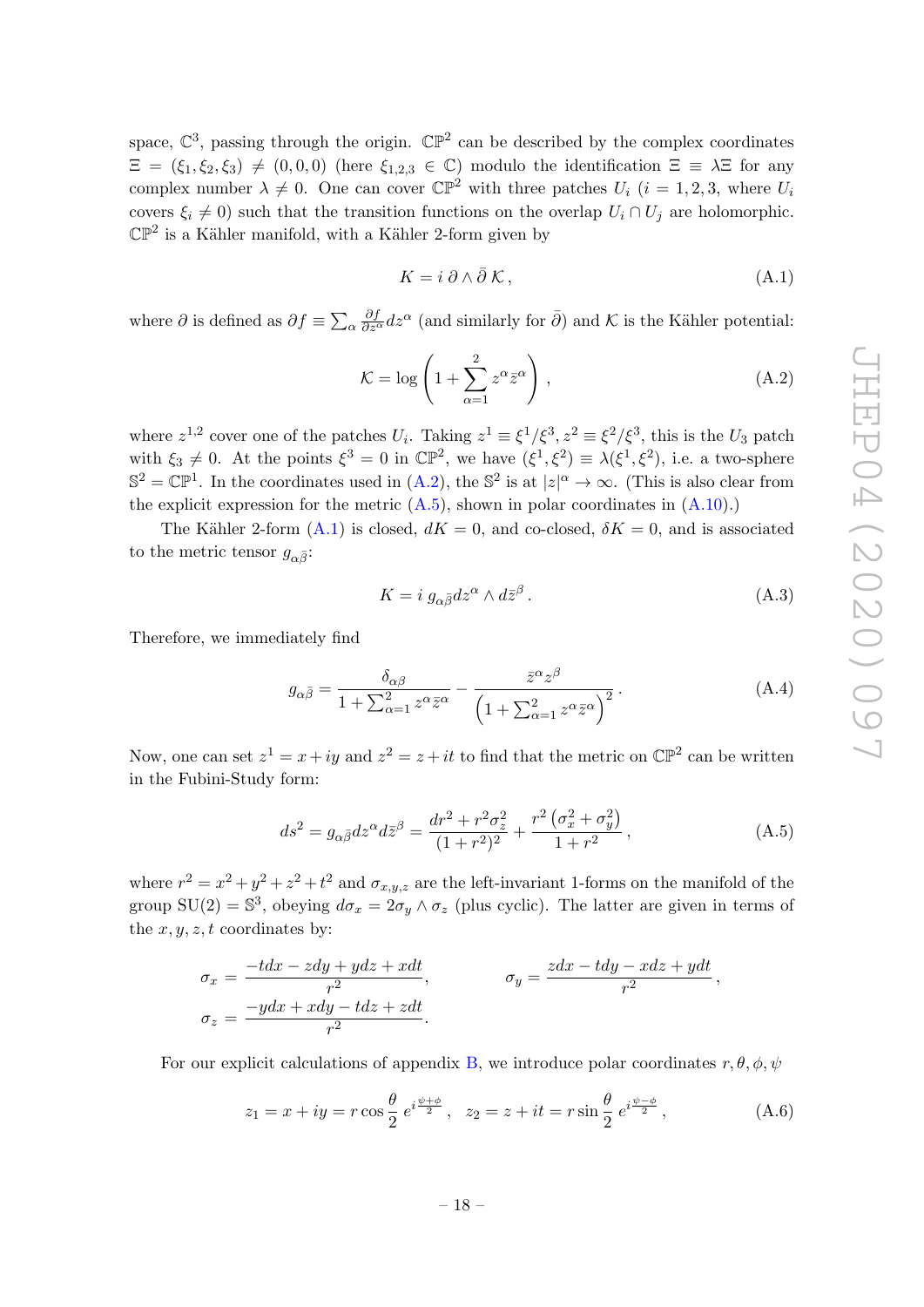where  $0 \le r < \infty$ ,  $0 \le \theta < \pi$ ,  $0 \le \phi < 2\pi$ ,  $0 \le \psi < 4\pi$ . The 1-forms  $\sigma_{x,y,z}$  are now

$$
\sigma_x = \frac{-\cos\psi\sin\theta d\phi + \sin\psi d\theta}{2}, \qquad \sigma_y = -\frac{\cos\psi d\theta + \sin\theta \sin\psi d\phi}{2},
$$

$$
\sigma_z = \frac{d\psi + \cos\theta d\phi}{2}.
$$
(A.7)

One also can write the metric in terms of the vierbein 1-forms as  $ds^2 = e^a e^b \eta_{ab}$ , where  $\eta_{ab}$ is the flat Euclidean metric. Then, by inspecting  $(A.5)$  one immediately finds:

<span id="page-20-3"></span>
$$
e^{0} = \frac{dr}{1+r^{2}}, \quad e^{1} = \frac{r\sigma_{x}}{\sqrt{1+r^{2}}}, \quad e^{2} = \frac{r\sigma_{y}}{\sqrt{1+r^{2}}}, \quad e^{3} = \frac{r\sigma_{z}}{1+r^{2}}.
$$
 (A.8)

In terms of the vierbein  $(A.8)$ , the Kähler 2-form  $(A.1)$  is

<span id="page-20-1"></span>
$$
K = 2\left(e^{0} \wedge e^{3} + e^{1} \wedge e^{2}\right) = \frac{r}{(1+r^{2})^{2}}dr \wedge (d\psi + \cos\theta d\phi) - \frac{1}{2}\frac{r^{2}}{1+r^{2}}\sin\theta d\theta \wedge d\phi, \quad (A.9)
$$

from which one can see that K is anti-self-dual  $\star K = -K$  ( $\epsilon_{1230} = 1$ ). We use the Kähler form  $K$  in polar coordinates in the calculations of fluxes and topological charges in appendix [B.](#page-20-0) In particular, note that  $\int_{\mathbb{CP}^2} K \wedge K = \frac{8\pi^2}{2}$  $\frac{\pi^2}{2}$ .

The Fubini-Study metric  $(A.5)$ , explicitly written using polar coordinates  $(A.6)$ , is

<span id="page-20-2"></span>
$$
ds^{2} = \frac{dr^{2}}{(1+r^{2})^{2}} + \frac{r^{2}}{4(1+r^{2})^{2}}(d\psi + \cos\theta d\phi)^{2} + \frac{r^{2}}{4(1+r^{2})}(d\theta^{2} + \sin^{2}\theta d\phi^{2}).
$$
 (A.10)

To study the points at  $r \to \infty$ , one can introduce a new coordinate  $u = 1/r$  and observe that at  $u = 0$  there is a  $\mathbb{S}^2$  of area  $\pi$  (the metric is well behaved at  $u = 0$ ; the singularity apparent in the first two terms of  $(A.10)$  at  $1/r = u \rightarrow 0$  is only a coordinate one, see [\[53\]](#page-26-4)).

The Ricci tensor of the Fubini-Study metric  $(A.10)$  is  $R_{ab} = 6\delta_{ab}$ , so it is a solution of the Einstein's equation  $R_{ab} - \frac{1}{2}$  $\frac{1}{2}\delta_{ab}R = -\Lambda\delta_{ab}$  with the energy-momentum tensor being that of a cosmological constant  $\Lambda = +6$ . This holds for the form of K given in [\(A.2\)](#page-19-0), with dimensionless coordinates  $z^{\alpha}$ . If, instead of [\(A.2\)](#page-19-0), we take  $\mathcal{K} = \frac{6}{\lambda}$  $\frac{6}{\Lambda}\log\left(1+\frac{\Lambda}{6}\sum_{\alpha=1}^2z^{\alpha}\bar{z}^{\alpha}\right),$ we shall find  $R_{ab} = \Lambda \delta_{ab}$ , for arbitrary  $\Lambda$ .

Thus the compact manifold  $\mathbb{CP}^2$  has a size scaling as  $\Lambda^{-\frac{1}{2}}$ . It can be taken to have any size, in particular it can be larger than  $\Lambda_{QCD}^{-1}$ , the inverse strong-coupling scale of the gauge theory. Taking  $\Lambda \to 0$  approaches an infinite volume limit. As in the  $\mathbb{T}^4$  case, this is the limit of interest from the point of view of constraining infinite volume nonperturbative dynamics via anomaly matching.

#### <span id="page-20-0"></span>B Gauge fields and fermions on  $\mathbb{CP}^2$

In order to turn on a U(1) gauge field (which can be embedded into  $SU(N_c)$ , see below) of two-form strength F on  $\mathbb{CP}^2$ , one needs to ensure that the field will not backreact on the manifold, and hence, destroy  $\mathbb{CP}^2$ . This can be achieved by demanding that F is an (anti)self-dual 2-form field, since in this case the field has a vanishing energy-momentum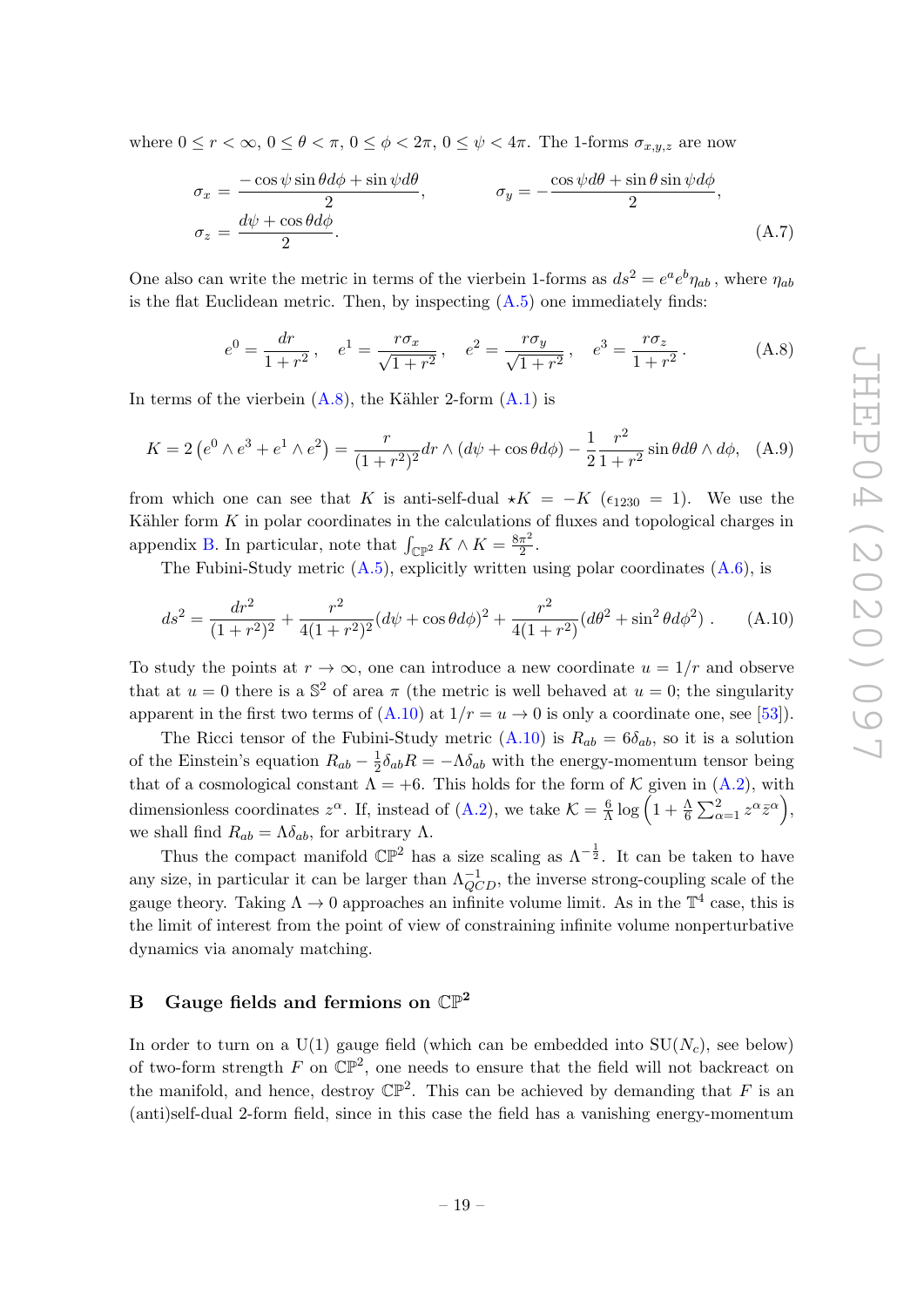tensor.[23](#page-21-0) Therefore, the simplest way to find a consistent solution of the Einstein-Maxwell equations on  $\mathbb{CP}^2$  is by writing F in terms of the Kähler 2-form as  $F = CK$  for some constant  $C \in \mathbb{R}$ . Below, we will see that defining spinors on  $\mathbb{CP}^2$  demands that C be quantized in half-integer units.

It is well known that fermions are ill-defined on  $\mathbb{CP}^2$ ; we say that  $\mathbb{CP}^2$  is a non-spin manifold. Briefly,<sup>[24](#page-21-1)</sup> to see that spinor fields  $\Psi$  are not globally well defined, one considers a family of closed contours  $\gamma(s)$ , with  $s \in [0,1]$  parameterizing the different contours. This family of contours wraps the  $\mathbb{S}^2$  in  $\mathbb{CP}^2$ , such that  $\gamma(0)$  and  $\gamma(1)$  are the trivial contours. Then one considers the parallel transport of tetrads, and the corresponding uplift to spinors, along each contour belonging to this family. The  $SO(4)$  holonomies corresponding to parallel transporting tetrads along the family  $\gamma(s)$ , considered as a function of s, form a closed non-contractible loop in SO(4) (recall that  $\gamma(0)$  and  $\gamma(1)$  are trivial contours). Correspondingly, the uplift of the  $SO(4)$  holonomies (for the  $s = 0$  and  $s = 1$  curves) to its double cover Spin(4), responsible to transporting the spinors, differ by minus sign. Schematically, one obtains

<span id="page-21-3"></span>
$$
\Psi(s=1) = e^{i\pi} \Psi(s=0),\tag{B.1}
$$

showing the global inconsistency (recalling that  $\gamma(0)$  and  $\gamma(1)$  are both the trivial contour) in defining spinors.[25](#page-21-2)

One can also see the problem of formulating spinors on  $\mathbb{CP}^2$  by computing the index of a Dirac spinor on  $\mathbb{CP}^2$ :

<span id="page-21-5"></span>
$$
\mathcal{J}_D = \frac{1}{192\pi^2} \int_{\mathbb{CP}^2} \text{tr}\left[R \wedge R\right] = -\frac{1}{8} \,. \tag{B.2}
$$

The fractional value 1/8 one obtains for an integer-valued quantity (the Dirac index) is another manifestation of the failure of  $\mathbb{CP}^2$  to accommodate spinor fields.

One can define spinor fields on  $\mathbb{CP}^2$  if one turns on a U(1) gauge bundle that eats up the  $i\pi$  phase in [\(B.1\)](#page-21-3), which renders the spinors well-defined [\[26\]](#page-25-4). In this case one finds that the  $e^{i\pi}$  factor in [\(B.1\)](#page-21-3) gets modified to:

<span id="page-21-4"></span>
$$
e^{i2\pi\left(\frac{1}{2} + e \oint_{\mathbb{CP}^1} \frac{F}{2\pi}\right)} = 1,
$$
\n(B.3)

where  $e$  is the U(1) charge of the fermions and we used Gauss' law. Then the minus sign that arises from parallel transporting the spinors can be cancelled by the minus sign arising from propagating the  $U(1)$  charges. Thus, one can consistently define charged spinors in this  $U(1)$  background. This generalized spin structure is called a spin<sup>c</sup> structure.

To obtain the quantization condition on the U(1) flux, we use  $F = CK$ , as discussed above, along with the expression of the Kähler 2-form in [\(A.9\)](#page-20-1). We take the limit  $r \to \infty$ and integrate eq. [\(B.3\)](#page-21-4) over the  $\mathbb{S}^2$  parametrized by  $\theta$  and  $\phi$ , recall [\(A.10\)](#page-20-2). We find

<span id="page-21-0"></span><sup>&</sup>lt;sup>23</sup>The kinetic term is  $\int_{\mathbb{CP}^2} F \wedge \star F$ , which, using (anti) self-duality of F, becomes  $\pm \int_{\mathbb{CP}^2} F \wedge F$ . The latter is a metric-independent topological term, and hence, its energy-momentum tensor vanishes identically.

<span id="page-21-2"></span><span id="page-21-1"></span><sup>&</sup>lt;sup>24</sup>For more detail see  $[24-26]$  $[24-26]$ .

<sup>&</sup>lt;sup>25</sup>In a more mathematical language, the second Stiefel-Whitney class of  $\mathbb{CP}^2$  is non-zero, indicating that there is a sign ambiguity when spinors are parallel-transported around some paths in  $\mathbb{CP}^2$  [\[54\]](#page-26-5).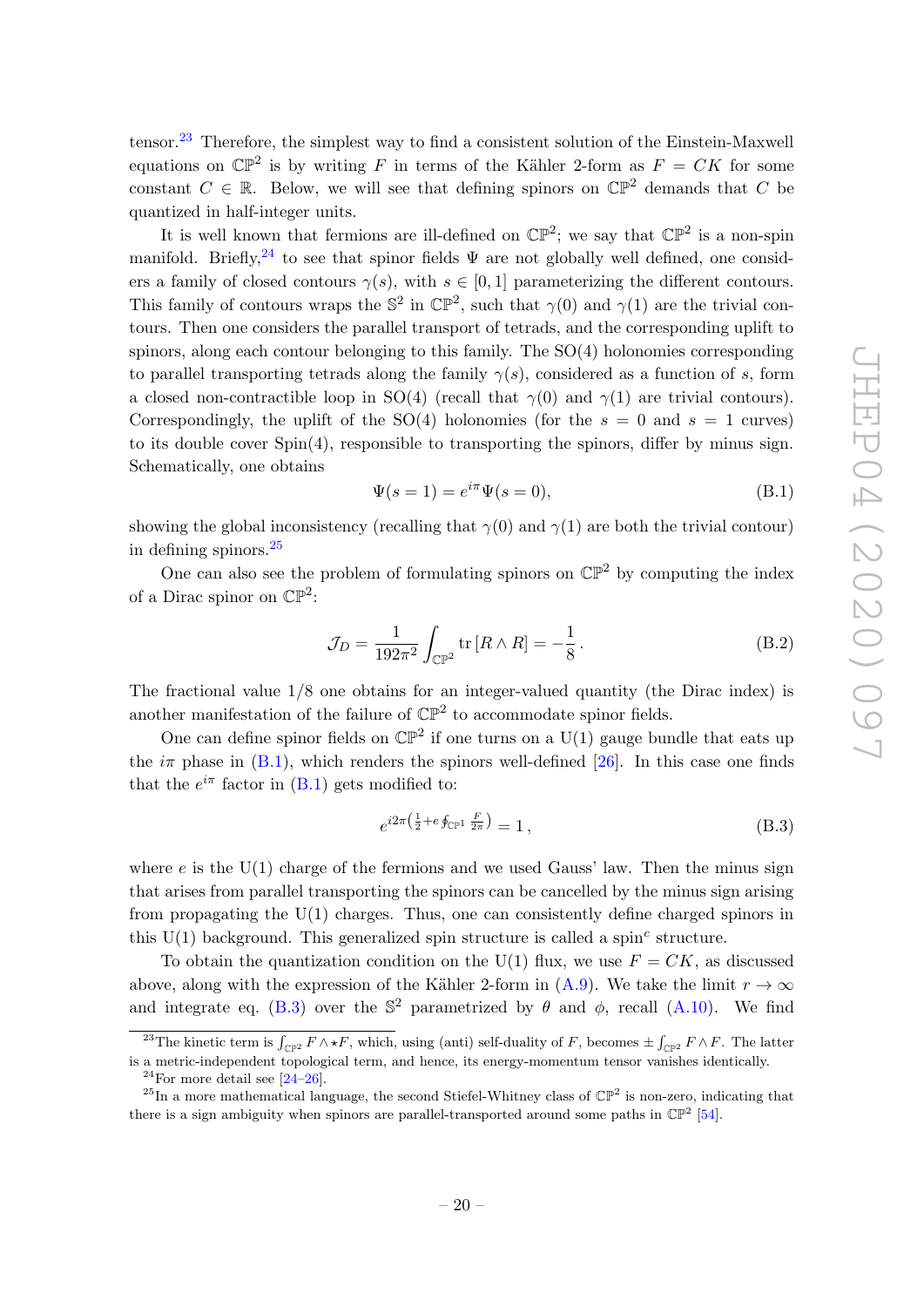$\oint_{\mathbb{CP}^1} K = -2\pi$ , and obtain

$$
1 = e^{i2\pi \left(\frac{1}{2} + \frac{eC}{2\pi} \oint_{\mathbb{CP}^1} K\right)} = e^{i2\pi \left(\frac{1}{2} - eC\right)}.
$$
\n(B.4)

Thus, the quantization condition is  $eC = m + \frac{1}{2}$  with  $m \in \mathbb{Z}$ . Without loss of generality we take  $e = 1$  and conclude that the necessary condition to define spinors on  $\mathbb{CP}^2$  is to turn on the quantized monopole field

$$
F = \left(m + \frac{1}{2}\right)K.\tag{B.5}
$$

As described in the main text, we also consider turning on the color, flavor, and baryon backgrounds [\(2.7\)](#page-6-1), reproduced here for convenience

<span id="page-22-1"></span>
$$
F^{(c)} = \boldsymbol{H}^c \cdot \boldsymbol{\nu}^c m^c K \,, \ F^{(f)} = \boldsymbol{H}^f \cdot \boldsymbol{\nu}^f m^f K \,, \ F^B = \left(\frac{1}{2} + \frac{n^c}{N_c} m^c + \frac{n^f}{N_f} m^f\right) K \,. \tag{B.6}
$$

Notice that these are embedded into the Cartan subalgebras of  $SU(N_c)$  and  $SU(N_f)$  and represent a generalization of the BCF 't Hooft flux backgrounds on  $\mathbb{T}^4$  studied in [\[20\]](#page-24-5). When the U(1) background  $F = CK$  is replaced by [\(B.6\)](#page-22-1), we obtain, instead of [\(B.1\)](#page-21-3), for  $\Psi$  of unit charge under baryon number, in a representation of  $N_c$ -ality  $n_c$  and  $N_f$ -ality  $n_f$ ,

<span id="page-22-0"></span>
$$
\Psi(s=1) = e^{i2\pi \left(\frac{1}{2} + \oint_{\mathbb{CP}^1} \frac{F^B + n_f F^{(f)} + n_c F^{(c)}}{2\pi}\right)} \Psi(s=0)
$$
\n
$$
= e^{i2\pi \left(\frac{1}{2} - \left(\frac{1}{2} + \frac{n^c}{N_c} m^c + \frac{n^f}{N_f} m^f\right) - n_c H^c \cdot \nu^c m^c - n_f H^f \cdot \nu^f m^f\right)} \Psi(s=0)
$$
\n
$$
= \Psi(s=0),
$$
\n(B.7)

where the last equality follows from the fact that the fractional part of the eigenvalues of  $H^c \cdot \nu^c$  is  $-1/N_c$  (and similar for  $c \to f$ ). Thus the background [\(B.6\)](#page-22-1), or eq. [\(2.7\)](#page-6-1) of the main text, is consistent with parallel transport on  $\mathbb{CP}^1$ .

The Pontryagin number of the U(1) bundle, using  $\int_{\mathbb{CP}^2} K \wedge K = \frac{8\pi^2}{2}$  $\frac{\pi^2}{2}$ , is given by

$$
\mathcal{P} = \frac{1}{8\pi^2} \int_{\mathbb{CP}^2} F \wedge F = \frac{1}{2} \left( m + \frac{1}{2} \right)^2 ,
$$
 (B.8)

which combines with  $(B.2)$  to give the full Dirac index in the combined U(1) and  $\mathbb{CP}^2$ background

$$
\mathcal{J}_D = \frac{1}{8\pi^2} \int_{\mathbb{CP}^2} F \wedge F + \frac{1}{192\pi^2} \int_{\mathbb{CP}^2} \text{tr} \left[ R \wedge R \right] = \frac{m}{2} \left( m + 1 \right) \in \mathbb{Z},\tag{B.9}
$$

which now has integer values.<sup>[26](#page-22-2)</sup>

Likewise, the Dirac index for the fermions of  $(B.7)$ , in the background  $(B.6)$ , is

<span id="page-22-3"></span>
$$
\mathcal{J}_D = T_{\mathcal{R}^c} \dim_{\mathcal{R}^f} Q^c + T_{\mathcal{R}^f} \dim_{\mathcal{R}^c} Q^f + \dim_{\mathcal{R}^f} \dim_{\mathcal{R}^c} \left( Q^B + Q^G \right) ,\tag{B.10}
$$

<span id="page-22-2"></span><sup>&</sup>lt;sup>26</sup>The zero modes of the Dirac operator on  $\mathbb{CP}^2$  were studied and explicitly constructed in [\[55\]](#page-26-7).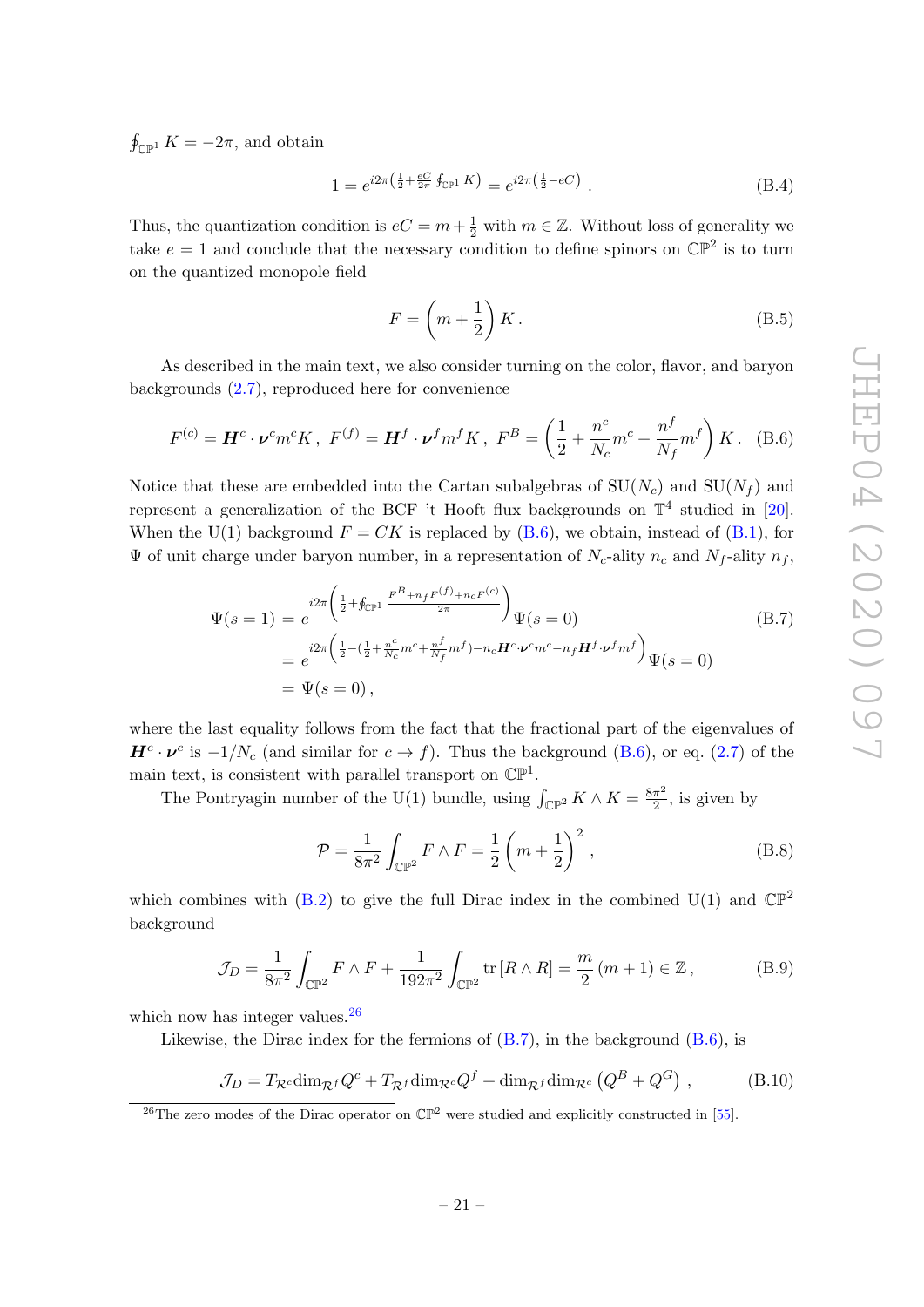also given in [\(2.11\)](#page-7-4) of the main text, which is also an integer. Here,  $Q^B = \frac{1}{8\pi^2} \int F^B \wedge F^B$ and  $Q^{c/f} = \frac{1}{8\pi^2} \int \text{tr}\left[F^{(c)/(f)} \wedge F^{(c)/(f)}\right]$ , explicitly given by

<span id="page-23-2"></span>
$$
Q^{c} = \frac{(m^{c})^{2}}{2} \left( 1 - \frac{1}{N_{c}} \right) , \ Q^{f} = \frac{(m^{f})^{2}}{2} \left( 1 - \frac{1}{N_{f}} \right) , \ Q^{B} = \frac{1}{2} \left( \frac{1}{2} + \frac{n^{c}}{N_{c}} m^{c} + \frac{n^{f}}{N_{f}} m^{f} \right)^{2} .
$$
\n(B.11)

Finally, we note that one can use equations  $(B.7)$ ,  $(B.10)$ ,  $(B.11)$  to identify gauge theories that can be consistently formulated on  $\mathbb{CP}^2$  without turning on global symmetry backgrounds, i.e. by only modifying the conditions on the gauge bundles being summed over in the path integral. Constructions of this type were recently used to uncover a new SU(2) anomaly [\[27\]](#page-25-5) on non-spin manifolds (note that in our examples all fermions can be given gauge invariant mass and there is no analogue of the new SU(2) anomaly).

The simplest such case [\[28\]](#page-25-7) is that of an SU(2) theory with  $N_f$  Dirac fundamental flavors. To see this from our equations, take  $N_c = 2, m^c = 1, n^c = 1, Q^B = Q^f = 0$ , and check that  $(B.7)$  holds and  $(B.10)$  is an integer (for any single flavor). This  $SU(2)$  QCD(F) with  $N_f$  flavors was interpreted in [\[28\]](#page-25-7) as emerging near a quantum critical point of a theory of only bosons (heuristically, this is because all gauge invariant operators are bosonic).

Other examples (involving both SU(2) and other gauge groups) are discussed in [\[27,](#page-25-5) [29\]](#page-25-6). Within the class of theories considered in this paper (specified in section [2.1\)](#page-4-1) the ones that do not require global symmetry backgrounds to be consistently formulated on  $\mathbb{CP}^2$ must obey

<span id="page-23-3"></span>
$$
\frac{1}{2} + \frac{n_c m^c}{N_c} \in \mathbb{Z}, \quad T_{\mathcal{R}^c} \frac{(m^c)^2}{2} \left( 1 - \frac{1}{N_c} \right) - \frac{1}{8} \dim_{\mathcal{R}^c} \in \mathbb{Z}, \tag{B.12}
$$

where the second condition, the integrality of the index, should hold once the first is obeyed. We have not exhaustively studied the solutions of the above conditions for general  $n_c$ ,  $\mathcal{R}_c$ and will only note a few simple cases. The first is  $QCD(F)$  with  $N_f$  Dirac flavors and an  $SU(N_c = 2k)$  gauge group. As in the  $SU(2)$  theory of [\[28\]](#page-25-7), it is easy to see that all gauge invariant operators are bosons (or that [\(B.12\)](#page-23-3) holds). The second set of theories where [\(B.12\)](#page-23-3) is easily seen to hold is QCD(S/AS) with  $N_f$  S/AS Dirac flavors and an  $SU(N_c = 4k)$  gauge group. As in the other examples, here also all gauge invariants (e.g. baryons and mesons) are bosons.

Open Access. This article is distributed under the terms of the Creative Commons Attribution License [\(CC-BY 4.0\)](https://creativecommons.org/licenses/by/4.0/), which permits any use, distribution and reproduction in any medium, provided the original author(s) and source are credited.

#### References

- <span id="page-23-0"></span>[1] G. 't Hooft, Naturalness, chiral symmetry, and spontaneous chiral symmetry breaking, NATO Sci. Ser. B 59 (1980) 135.
- <span id="page-23-1"></span>[2] J.L. Rosner, Explorations of compositeness, Comments Mod. Phys. A 1 (1999) 11 [[hep-ph/9812537](https://arxiv.org/abs/hep-ph/9812537)] [IN[SPIRE](https://inspirehep.net/search?p=find+EPRINT+hep-ph/9812537)].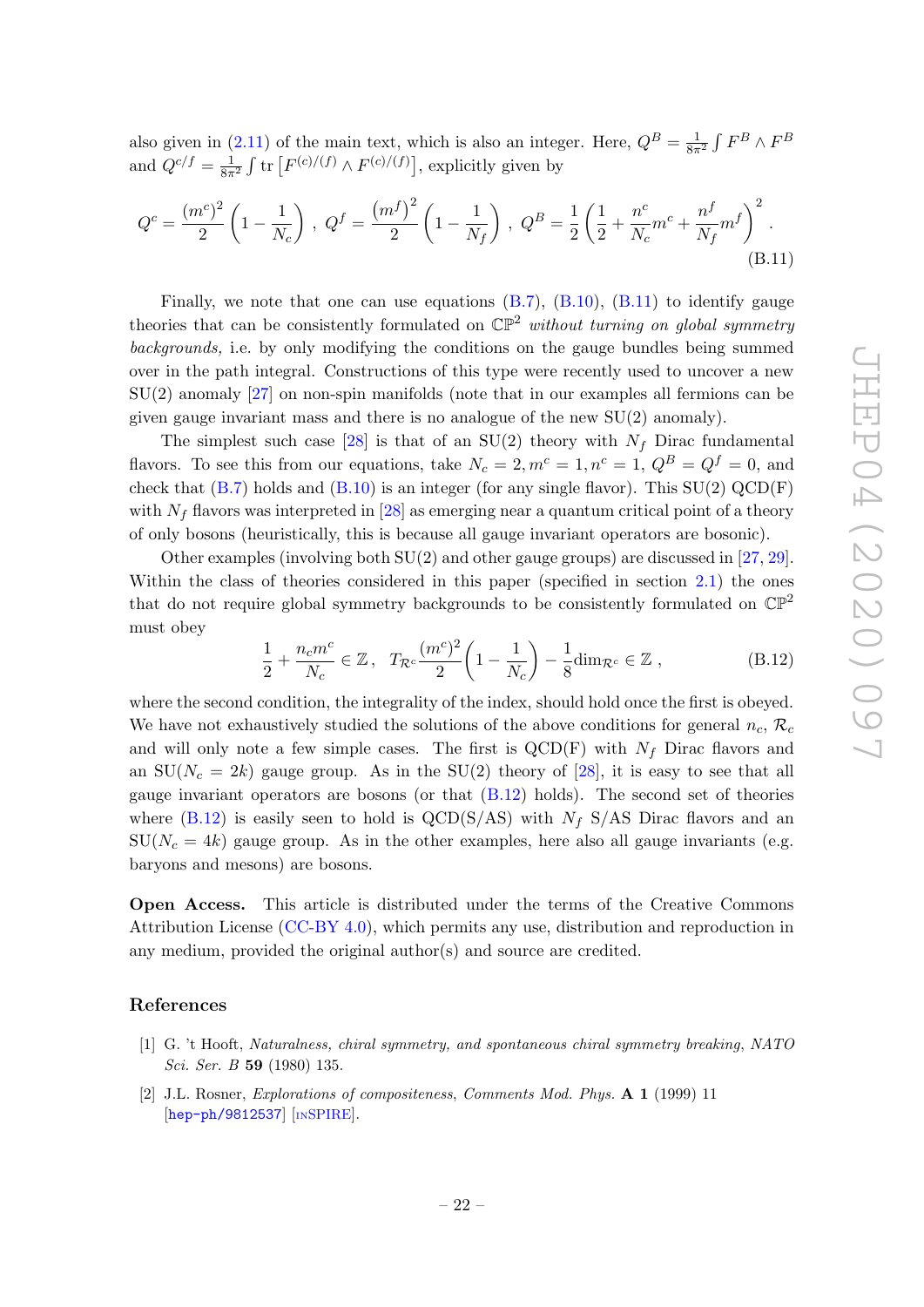- <span id="page-24-0"></span>[3] N. Seiberg, *Electric-magnetic duality in supersymmetric nonAbelian gauge theories*, *[Nucl.](https://doi.org/10.1016/0550-3213(94)00023-8)* Phys. **B 435** [\(1995\) 129](https://doi.org/10.1016/0550-3213(94)00023-8) [[hep-th/9411149](https://arxiv.org/abs/hep-th/9411149)] [IN[SPIRE](https://inspirehep.net/search?p=find+EPRINT+hep-th/9411149)].
- <span id="page-24-1"></span>[4] D. Gaiotto, A. Kapustin, N. Seiberg and B. Willett, Generalized global symmetries, [JHEP](https://doi.org/10.1007/JHEP02(2015)172) 02 [\(2015\) 172](https://doi.org/10.1007/JHEP02(2015)172) [[arXiv:1412.5148](https://arxiv.org/abs/1412.5148)] [IN[SPIRE](https://inspirehep.net/search?p=find+EPRINT+arXiv:1412.5148)].
- <span id="page-24-11"></span>[5] D. Gaiotto, A. Kapustin, Z. Komargodski and N. Seiberg, Theta, time reversal and temperature, JHEP 05 [\(2017\) 091](https://doi.org/10.1007/JHEP05(2017)091) [[arXiv:1703.00501](https://arxiv.org/abs/1703.00501)] [IN[SPIRE](https://inspirehep.net/search?p=find+EPRINT+arXiv:1703.00501)].
- <span id="page-24-2"></span>[6] D. Gaiotto, Z. Komargodski and N. Seiberg, Time-reversal breaking in QCD4, walls and dualities in  $2 + 1$  dimensions, JHEP 01 [\(2018\) 110](https://doi.org/10.1007/JHEP01(2018)110)  $\left[ \text{arXiv:1708.06806} \right]$  $\left[ \text{arXiv:1708.06806} \right]$  $\left[ \text{arXiv:1708.06806} \right]$  [IN[SPIRE](https://inspirehep.net/search?p=find+EPRINT+arXiv:1708.06806)].
- <span id="page-24-3"></span>[7] Z. Komargodski, T. Sulejmanpasic and M. Unsal, *Walls, anomalies and deconfinement in* quantum antiferromagnets, Phys. Rev. B 97 [\(2018\) 054418](https://doi.org/10.1103/PhysRevB.97.054418) [[arXiv:1706.05731](https://arxiv.org/abs/1706.05731)] [IN[SPIRE](https://inspirehep.net/search?p=find+EPRINT+arXiv:1706.05731)].
- [8] T. Sulejmanpasic and Y. Tanizaki, C-P-T anomaly matching in bosonic quantum field theory and spin chains, Phys. Rev. B 97 [\(2018\) 144201](https://doi.org/10.1103/PhysRevB.97.144201) [[arXiv:1802.02153](https://arxiv.org/abs/1802.02153)] [IN[SPIRE](https://inspirehep.net/search?p=find+EPRINT+arXiv:1802.02153)].
- [9] Y. Tanizaki, Anomaly constraint on massless QCD and the role of Skyrmions in chiral symmetry breaking, JHEP 08 [\(2018\) 171](https://doi.org/10.1007/JHEP08(2018)171) [[arXiv:1807.07666](https://arxiv.org/abs/1807.07666)] [IN[SPIRE](https://inspirehep.net/search?p=find+EPRINT+arXiv:1807.07666)].
- [10] Y. Tanizaki and T. Sulejmanpasic, Anomaly and global inconsistency matching: θ-angles,  $SU(3)/U(1)^2$  nonlinear  $\sigma$ -model, SU(3) chains and its generalizations, [Phys. Rev.](https://doi.org/10.1103/PhysRevB.98.115126) **B** 98 [\(2018\) 115126](https://doi.org/10.1103/PhysRevB.98.115126) [[arXiv:1805.11423](https://arxiv.org/abs/1805.11423)] [IN[SPIRE](https://inspirehep.net/search?p=find+EPRINT+arXiv:1805.11423)].
- [11] Z. Wan and J. Wang, Higher anomalies, higher symmetries and cobordisms I: classification of higher-symmetry-protected topological states and their boundary fermionic/bosonic anomalies via a generalized cobordism theory, [Ann. Math. Sci. Appl.](https://doi.org/10.4310/AMSA.2019.v4.n2.a2) 4 (2019) 107 [[arXiv:1812.11967](https://arxiv.org/abs/1812.11967)] [IN[SPIRE](https://inspirehep.net/search?p=find+EPRINT+arXiv:1812.11967)].
- [12] C. Córdova, D.S. Freed, H.T. Lam and N. Seiberg, Anomalies in the space of coupling constants and their dynamical applications I, [SciPost Phys.](https://doi.org/10.21468/SciPostPhys.8.1.001) 8 (2020) 001 [[arXiv:1905.09315](https://arxiv.org/abs/1905.09315)] [IN[SPIRE](https://inspirehep.net/search?p=find+EPRINT+arXiv:1905.09315)].
- <span id="page-24-8"></span>[13] C. Córdova, D.S. Freed, H.T. Lam and N. Seiberg, Anomalies in the space of coupling constants and their dynamical applications II, [SciPost Phys.](https://doi.org/10.21468/SciPostPhys.8.1.002) 8 (2020) 002 [[arXiv:1905.13361](https://arxiv.org/abs/1905.13361)] [IN[SPIRE](https://inspirehep.net/search?p=find+EPRINT+arXiv:1905.13361)].
- <span id="page-24-9"></span>[14] M.M. Anber, Self-conjugate QCD, JHEP 10 [\(2019\) 042](https://doi.org/10.1007/JHEP10(2019)042) [[arXiv:1906.10315](https://arxiv.org/abs/1906.10315)] [IN[SPIRE](https://inspirehep.net/search?p=find+EPRINT+arXiv:1906.10315)].
- <span id="page-24-10"></span>[15] S. Bolognesi, K. Konishi and A. Luzio, *Gauging 1-form center symmetries in simple*  $SU(N)$ gauge theories, JHEP 01 [\(2020\) 048](https://doi.org/10.1007/JHEP01(2020)048) [[arXiv:1909.06598](https://arxiv.org/abs/1909.06598)] [IN[SPIRE](https://inspirehep.net/search?p=find+EPRINT+arXiv:1909.06598)].
- <span id="page-24-7"></span>[16] C. Córdova and K. Ohmori, Anomaly obstructions to symmetry preserving gapped phases, [arXiv:1910.04962](https://arxiv.org/abs/1910.04962) [IN[SPIRE](https://inspirehep.net/search?p=find+EPRINT+arXiv:1910.04962)].
- [17] Z. Wan, J. Wang and Y. Zheng, Higher anomalies, higher symmetries and cobordisms II: applications to quantum gauge theories,  $arXiv:1912.13504$  [IN[SPIRE](https://inspirehep.net/search?p=find+EPRINT+arXiv:1912.13504)].
- [18] Z. Wan and J. Wang, Higher anomalies, higher symmetries and cobordisms III: QCD matter  $phases$  anew,  $arXiv:1912.13514$  [IN[SPIRE](https://inspirehep.net/search?p=find+EPRINT+arXiv:1912.13514)].
- <span id="page-24-4"></span>[19] C. Córdova and K. Ohmori, Anomaly constraints on gapped phases with discrete chiral symmetry,  $arXiv:1912.13069$  [IN[SPIRE](https://inspirehep.net/search?p=find+EPRINT+arXiv:1912.13069)].
- <span id="page-24-5"></span>[20] M.M. Anber and E. Poppitz, On the baryon-color-flavor (BCF) anomaly in vector-like theories, JHEP 11 [\(2019\) 063](https://doi.org/10.1007/JHEP11(2019)063) [[arXiv:1909.09027](https://arxiv.org/abs/1909.09027)] [IN[SPIRE](https://inspirehep.net/search?p=find+EPRINT+arXiv:1909.09027)].
- <span id="page-24-6"></span>[21] G. 't Hooft, A property of electric and magnetic flux in nonabelian gauge theories, [Nucl.](https://doi.org/10.1016/0550-3213(79)90595-9) Phys. **B 153** [\(1979\) 141](https://doi.org/10.1016/0550-3213(79)90595-9) [IN[SPIRE](https://inspirehep.net/search?p=find+J+%22Nucl.Phys.,B153,141%22)].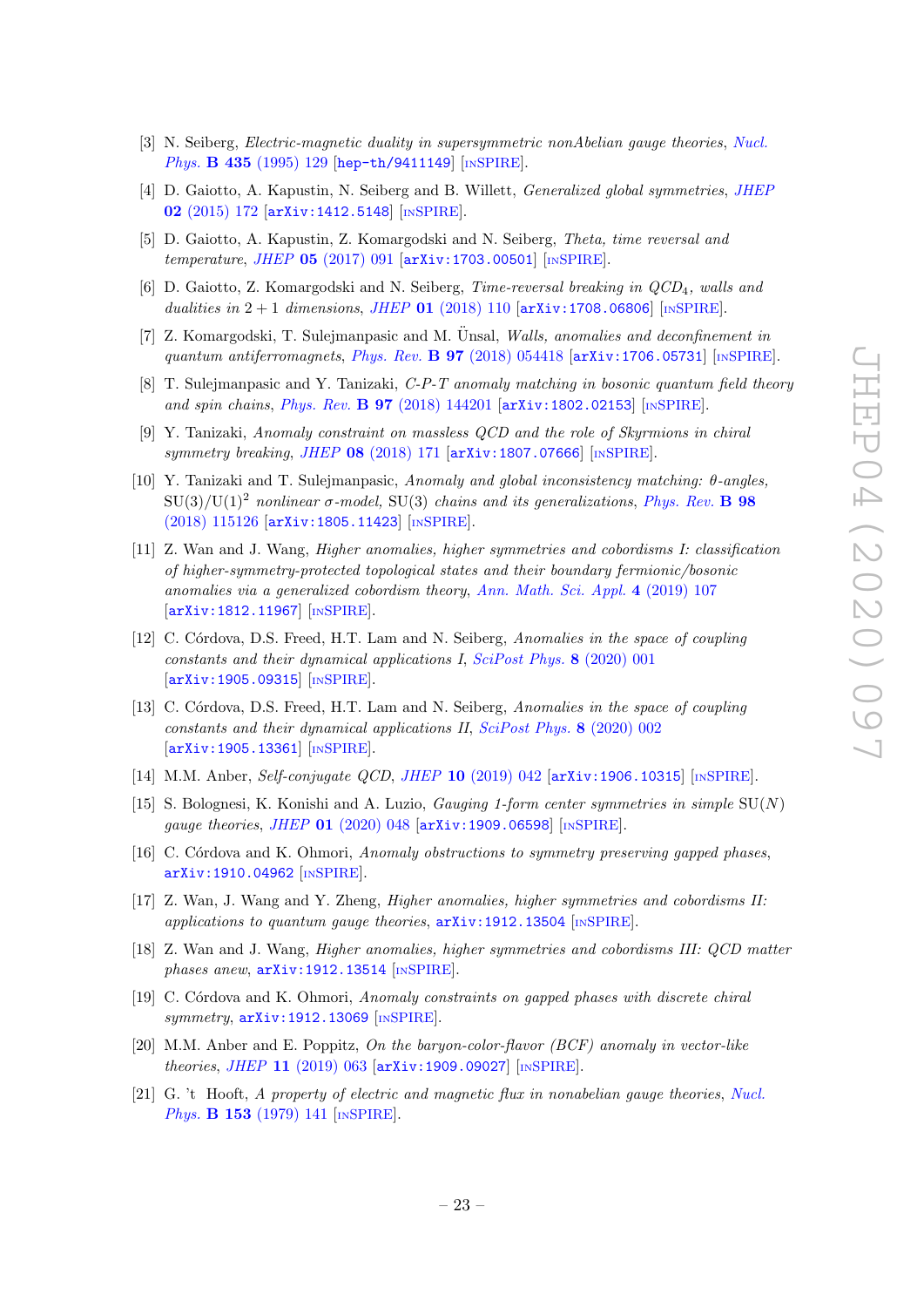- <span id="page-25-0"></span>[22] M.M. Anber and E. Poppitz, Deconfinement on axion domain walls, JHEP 03 [\(2020\) 124](https://doi.org/10.1007/JHEP03(2020)124) [[arXiv:2001.03631](https://arxiv.org/abs/2001.03631)] [IN[SPIRE](https://inspirehep.net/search?p=find+EPRINT+arXiv:2001.03631)].
- <span id="page-25-1"></span>[23] C. Córdova and T.T. Dumitrescu, *Candidate phases for*  $SU(2)$  *adjoint QCD<sub>4</sub> with two* flavors from  $\mathcal{N} = 2$  supersymmetric Yang-Mills theory,  $\ar{xiv:1806.09592}$  [IN[SPIRE](https://inspirehep.net/search?p=find+EPRINT+arXiv:1806.09592)].
- <span id="page-25-2"></span>[24] R.P. Geroch, Spinor structure of space-times in general relativity. i, [J. Math. Phys.](https://doi.org/10.1063/1.1664507) 9 (1968) [1739](https://doi.org/10.1063/1.1664507) [IN[SPIRE](https://inspirehep.net/search?p=find+J+%22J.Math.Phys.,9,1739%22)].
- <span id="page-25-3"></span>[25] R.P. Geroch, Spinor structure of space-times in general relativity. II, [J. Math. Phys.](https://doi.org/10.1063/1.1665067) 11 [\(1970\) 343](https://doi.org/10.1063/1.1665067) [IN[SPIRE](https://inspirehep.net/search?p=find+J+%22J.Math.Phys.,11,343%22)].
- <span id="page-25-4"></span>[26] S.W. Hawking and C.N. Pope, Generalized spin structures in quantum gravity, Phys. Lett. B 73 (1978) 42.
- <span id="page-25-5"></span>[27] J. Wang, X.-G. Wen and E. Witten, A new SU(2) anomaly, [J. Math. Phys.](https://doi.org/10.1063/1.5082852) 60 (2019) 052301 [[arXiv:1810.00844](https://arxiv.org/abs/1810.00844)] [IN[SPIRE](https://inspirehep.net/search?p=find+EPRINT+arXiv:1810.00844)].
- <span id="page-25-7"></span>[28] Z. Bi and T. Senthil, Adventure in topological phase transitions in  $3 + 1$ -D: non-Abelian deconfined quantum criticalities and a possible Duality, Phys. Rev.  $\mathbf{X}$  9 [\(2019\) 021034](https://doi.org/10.1103/PhysRevX.9.021034) [[arXiv:1808.07465](https://arxiv.org/abs/1808.07465)] [IN[SPIRE](https://inspirehep.net/search?p=find+EPRINT+arXiv:1808.07465)].
- <span id="page-25-6"></span>[29] J. Davighi and N. Lohitsiri, Anomaly interplay in U(2) gauge theories, [arXiv:2001.07731](https://arxiv.org/abs/2001.07731) [IN[SPIRE](https://inspirehep.net/search?p=find+EPRINT+arXiv:2001.07731)].
- <span id="page-25-8"></span>[30] M.M. Anber and E. Poppitz, Two-flavor adjoint QCD, Phys. Rev. D 98 [\(2018\) 034026](https://doi.org/10.1103/PhysRevD.98.034026) [[arXiv:1805.12290](https://arxiv.org/abs/1805.12290)] [IN[SPIRE](https://inspirehep.net/search?p=find+EPRINT+arXiv:1805.12290)].
- <span id="page-25-13"></span>[31] Z. Wan and J. Wang, Adjoint QCD4, deconfined critical phenomena, symmetry-enriched topological quantum field theory and higher symmetry-extension, [Phys. Rev.](https://doi.org/10.1103/PhysRevD.99.065013) D 99 (2019) [065013](https://doi.org/10.1103/PhysRevD.99.065013) [[arXiv:1812.11955](https://arxiv.org/abs/1812.11955)] [IN[SPIRE](https://inspirehep.net/search?p=find+EPRINT+arXiv:1812.11955)].
- <span id="page-25-9"></span>[32] E. Poppitz and T.A. Ryttov, *Possible new phase for adjoint QCD*, *[Phys. Rev.](https://doi.org/10.1103/PhysRevD.100.091901)* **D** 100 (2019) [091901](https://doi.org/10.1103/PhysRevD.100.091901) [[arXiv:1904.11640](https://arxiv.org/abs/1904.11640)] [IN[SPIRE](https://inspirehep.net/search?p=find+EPRINT+arXiv:1904.11640)].
- <span id="page-25-10"></span>[33] S. Raby, S. Dimopoulos and L. Susskind, *Tumbling gauge theories, [Nucl. Phys.](https://doi.org/10.1016/0550-3213(80)90093-0)* **B 169** (1980) [373](https://doi.org/10.1016/0550-3213(80)90093-0) [IN[SPIRE](https://inspirehep.net/search?p=find+J+%22Nucl.Phys.,B169,373%22)].
- <span id="page-25-11"></span>[34] Z. Wan and J. Wang, Beyond standard models and grand unifications: anomalies, topological terms and dynamical constraints via cobordisms, [arXiv:1910.14668](https://arxiv.org/abs/1910.14668) [IN[SPIRE](https://inspirehep.net/search?p=find+EPRINT+arXiv:1910.14668)].
- <span id="page-25-12"></span>[35] J. Davighi, B. Gripaios and N. Lohitsiri, *Global anomalies in the standard model(s) and* beyond, [arXiv:1910.11277](https://arxiv.org/abs/1910.11277) [IN[SPIRE](https://inspirehep.net/search?p=find+EPRINT+arXiv:1910.11277)].
- <span id="page-25-14"></span>[36] F. Sannino and K. Tuominen, *Orientifold theory dynamics and symmetry breaking*, *[Phys.](https://doi.org/10.1103/PhysRevD.71.051901)* Rev. D 71 [\(2005\) 051901](https://doi.org/10.1103/PhysRevD.71.051901) [[hep-ph/0405209](https://arxiv.org/abs/hep-ph/0405209)] [IN[SPIRE](https://inspirehep.net/search?p=find+EPRINT+hep-ph/0405209)].
- $[37]$  M. Unsal, *Magnetic bion condensation: a new mechanism of confinement and mass gap in* four dimensions, Phys. Rev.  $\bf{D}$  80 [\(2009\) 065001](https://doi.org/10.1103/PhysRevD.80.065001)  $\bf{arXiv:}$  0709.3269  $\bf{ln}$ [SPIRE](https://inspirehep.net/search?p=find+EPRINT+arXiv:0709.3269).
- <span id="page-25-15"></span>[38] A. Cherman, M. Shifman and M. Unsal, *Bose-Fermi cancellations without supersymmetry*, Phys. Rev. D 99 [\(2019\) 105001](https://doi.org/10.1103/PhysRevD.99.105001) [[arXiv:1812.04642](https://arxiv.org/abs/1812.04642)] [IN[SPIRE](https://inspirehep.net/search?p=find+EPRINT+arXiv:1812.04642)].
- <span id="page-25-16"></span>[39] S. Catterall and F. Sannino, *Minimal walking on the lattice, Phys. Rev.* **D 76** [\(2007\) 034504](https://doi.org/10.1103/PhysRevD.76.034504) [[arXiv:0705.1664](https://arxiv.org/abs/0705.1664)] [IN[SPIRE](https://inspirehep.net/search?p=find+EPRINT+arXiv:0705.1664)].
- [40] A.J. Hietanen, K. Rummukainen and K. Tuominen, Evolution of the coupling constant in SU(2) lattice gauge theory with two adjoint fermions, Phys. Rev. D 80 [\(2009\) 094504](https://doi.org/10.1103/PhysRevD.80.094504) [[arXiv:0904.0864](https://arxiv.org/abs/0904.0864)] [IN[SPIRE](https://inspirehep.net/search?p=find+EPRINT+arXiv:0904.0864)].